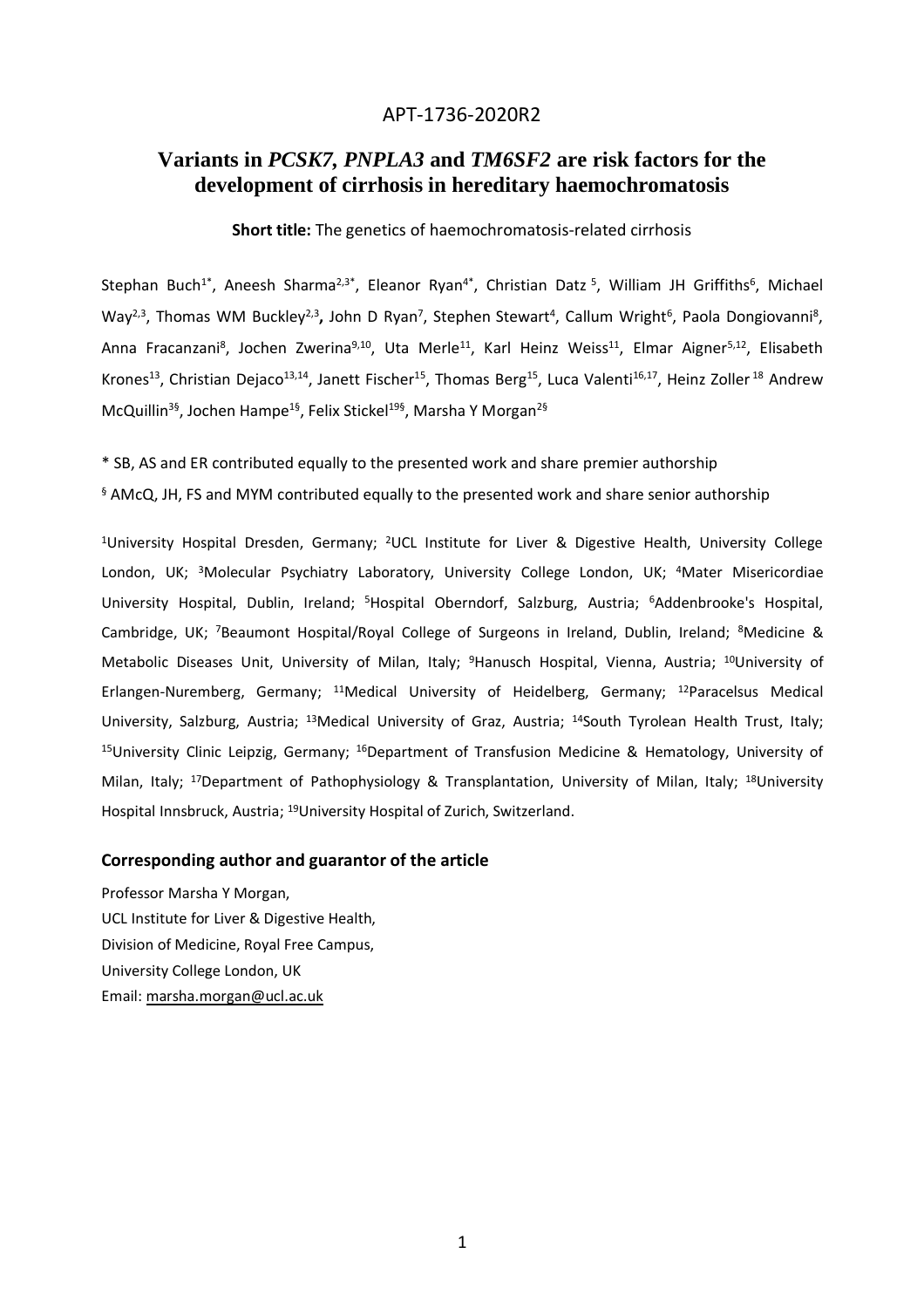#### **Author contributions**

- Stephan Buch undertook the majority of the genotyping of the DNA samples contributed by the Austrian, German, Swiss and Italian collaborators; performed the initial data analyses on these cohorts and the meta-analyses and more detailed analyses of the entire cohort; critically revised the manuscript and approved the submitted version. [Stephan.Buch@uniklinikum-dresden.de](mailto:Stephan.Buch@uniklinikum-dresden.de)
- Aneesh Sharma extracted and quantified genomic DNA from the second set of Irish and English case-control samples; undertook genotyping of the initial four SNPs of interest; consolidated the sample phenotypic data; ran the initial data analyses on the whole study cohort; critically revised the manuscript and approved the submitted version [aneesh.sharma.14@ucl.ac.uk](mailto:aneesh.sharma.14@ucl.ac.uk)
- Eleanor Ryan recruited the entire Irish cohort; prospectively collected blood for DNA extraction; retrieved stored blood and archived phenotypic data; classified cases and controls; critically revised the manuscript and approved the submitted version [eryan@mater.ie](mailto:eryan@mater.ie)
- Christian Datz contributed biological material and phenotypic information for study cases and controls; critically revised the manuscript and approved the submitted version [C.Datz@kh-oberndorf.at](mailto:C.Datz@kh-oberndorf.at)
- William JH Griffiths contributed biological material and phenotypic information for study cases and controls; critically revised the manuscript and approved the submitted version [bill.griffiths@addenbrookes.nhs.uk](mailto:bill.griffiths@addenbrookes.nhs.uk)
- Michael J Way extracted and quantified genomic DNA from the first set of Irish and English casecontrol samples; undertook genotyping of the initial four SNPs of interest and processed the results; critically revised the manuscript and approved the submitted version [Mikejway@hotmail.com](mailto:Mikejway@hotmail.com)
- Thomas Buckley undertook genotyping of rs72613567 in *HSD17B13* in the Irish and English samples; critically revised the manuscript and approved the submitted version [thomas.buckley.16@ucl.ac.uk](mailto:thomas.buckley.16@ucl.ac.uk)
- John D Ryan contributed to the collection of the Irish biological and phenotypic information; critically revised the manuscript and approved the submitted version [johnryan@physicians.ie](mailto:johnryan@physicians.ie)
- Stephen Stewart oversaw and approved the collection of the Irish samples; critically revised the manuscript and approved the submitted version [sstewart@mater.ie](mailto:sstewart@mater.ie)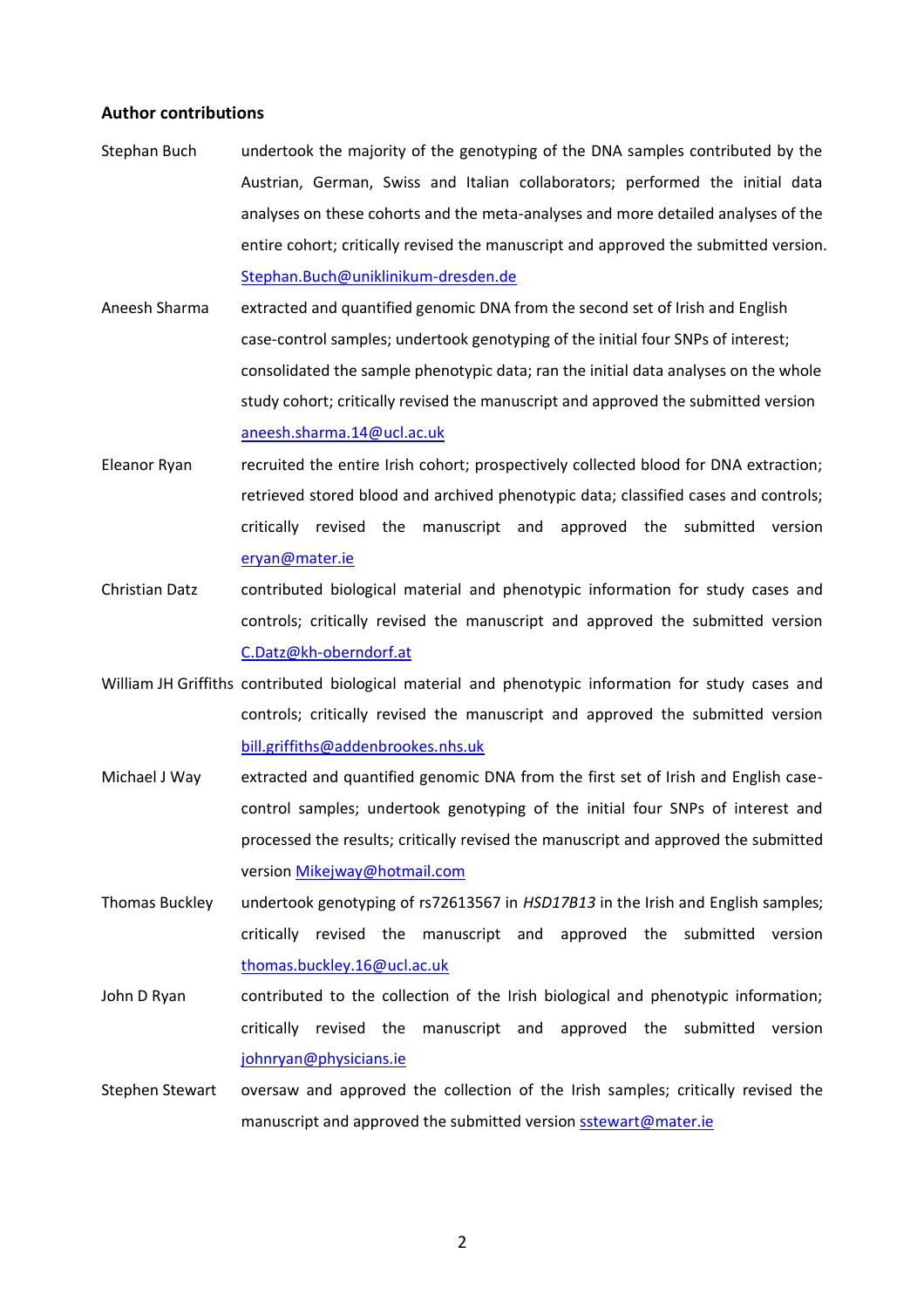- Callum Wright assisted in the retrieval of the phenotypic information for the Cambridge cases and controls; critically revised the manuscript and approved the submitted version [callum.b.wright@gmail.com](mailto:callum.b.wright@gmail.com)
- Paola Dongiovanni contributed biological material and phenotypic information for study cases and controls; undertook additional genotyping; critically revised the manuscript and approved the submitted version [paola.dongiovanni@policlinico.mi.it](mailto:paola.dongiovanni@policlinico.mi.it)
- Anna Fracanzani contributed biological material and phenotypic information for study cases and controls; critically revised the manuscript and approved the submitted version [anna.fracanzani@unimi.it](mailto:anna.fracanzani@unimi.it)
- Jochen Zwerina contributed biological material and phenotypic information for study cases and controls; critically revised the manuscript and approved the submitted version [jochen.zwerina@osteologie.at](mailto:jochen.zwerina@osteologie.at)
- Uta Merle contributed biological material and phenotypic information for study cases and controls; critically revised the manuscript and approved the submitted version [Uta.Merle@med.uni-heidelberg.de](mailto:Uta.Merle@med.uni-heidelberg.de)
- Karl Heinz Weiss contributed biological material and phenotypic information for study cases and controls; critically revised the manuscript and approved the submitted version [Karl-](mailto:Karl-Heinz.Weiss@med.uni-heidelberg.de)[Heinz.Weiss@med.uni-heidelberg.de](mailto:Karl-Heinz.Weiss@med.uni-heidelberg.de)
- Elmar Aigner contributed biological material and phenotypic information for study cases and controls; critically revised the manuscript and approved the submitted version [e.aigner@salk.at](mailto:e.aigner@salk.at)
- Elisabeth Krones contributed biological material and phenotypic information for study cases and controls; critically revised the manuscript and approved the submitted version [elisabeth.krones@medunigraz.at](mailto:elisabeth.krones@medunigraz.at)
- Christian Dejaco contributed biological material and phenotypic information for study cases and controls; critically revised the manuscript and approved the submitted version [christian.dejaco@gmx.net](mailto:christian.dejaco@gmx.net)
- Janet Fischer contributed biological material and phenotypic information for study cases and controls; critically revised the manuscript and approved the submitted version [Janett.Fischer@medizin.uni-leipzig.de](mailto:Janett.Fischer@medizin.uni-leipzig.de)
- Thomas Berg contributed biological material and phenotypic information for study cases and controls; critically revised the manuscript and approved the submitted version [Thomas.Berg@medizin.uni-leipzig.de](mailto:Thomas.Berg@medizin.uni-leipzig.de)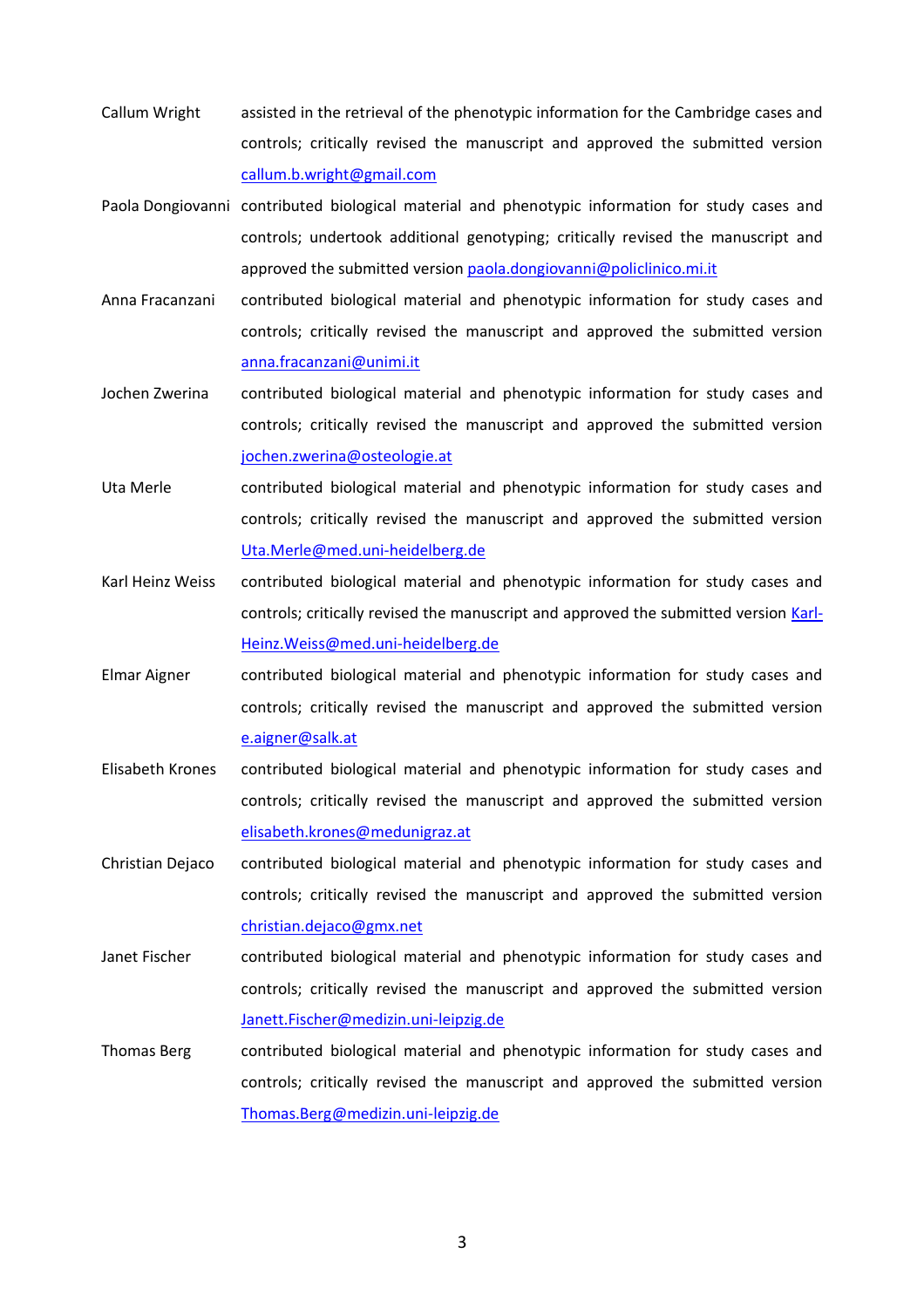- Luca Valenti contributed biological material and phenotypic information for study cases and controls; critically revised the manuscript and approved the submitted version [luca.valenti@unimi.it](mailto:luca.valenti@unimi.it)
- Heinz Zoller contributed biological material and phenotypic information for study cases and controls; critically revised the manuscript and approved the submitted version [Heinz.Zoller@i-med.ac.at](mailto:Heinz.Zoller@i-med.ac.at)
- Andrew McQuillin oversaw the DNA extraction and genotyping of the Irish and English samples, undertook the final analysis of the data for the full study cohort; critically revised the manuscript and approved the submitted version [a.mcquillin@ucl.ac.uk](mailto:a.mcquillin@ucl.ac.uk)
- Jochen Hampe conceived the study; provided the genotyping infrastructure; critically revised the manuscript and approved the submitted version [Jochen.Hampe@uniklinikum](mailto:Jochen.Hampe@uniklinikum-dresden.de)[dresden.de](mailto:Jochen.Hampe@uniklinikum-dresden.de)
- Felix Stickel conceived the study; recruited collaborating centres in Austria, Germany, Switzerland and Italy; coordinated the sample collection and data collection from these sites; critically revised the manuscript and approved the submitted version [Felix.Stickel@hirslanden.ch](mailto:Felix.Stickel@hirslanden.ch)
- Marsha Y Morgan conceived the study; recruited the collaborating centres in the UK and Ireland and created the study database; retrieved phenotypic data for the UK cohort; determined the case–control status of the Irish and UK samples interpreted the data analyses; wrote and revised the manuscript [marsha.morgan@ucl.ac.uk](mailto:marsha.morgan@ucl.ac.uk)

## **Acknowledgements**

This study was supported primarily by institutional funds from the University of Kiel. Additional support was provided by the German Ministry of Education and Research (BmBF) through the National Genome Research Network (NGFN), by the PopGen biobank, the MediGrid project (all to JH) and the Swiss National Funds (grants 310030 138747/1 and 310030 169196 to FS). The funders had no role in study design, data collection and analysis, decision to publish or preparation of the manuscript.

## **Conflicting Interests**

None of the authors has any conflict of interest in relation to the contents of this manuscript.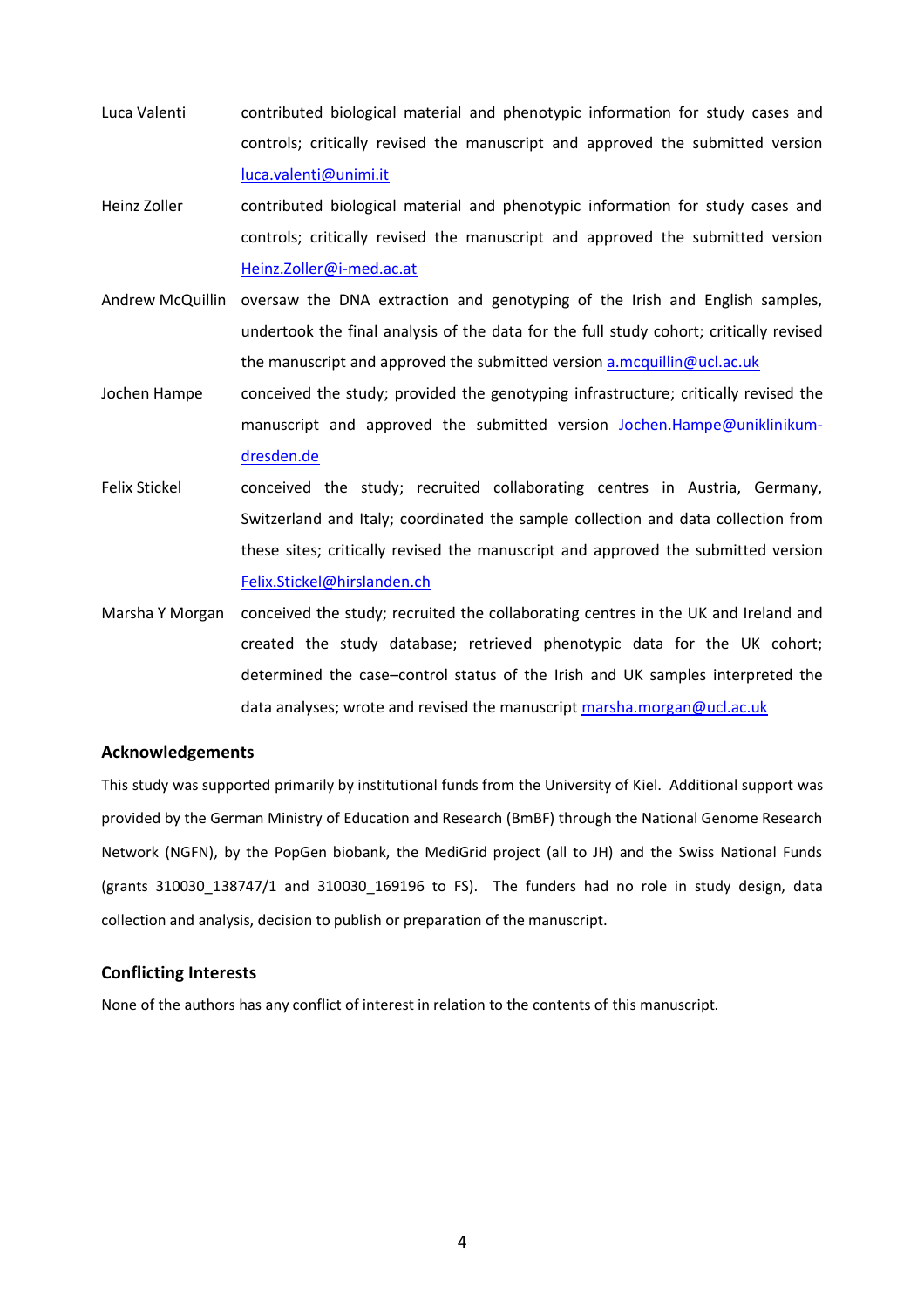#### **Summary**

**Background:** Cirrhosis develops in <10% of individuals homozygous for the C282Y variant in the *homeostatic iron regulator* (*HFE*) gene. Carriage of *PCSK7:*rs236918 is associated with an increased risk of cirrhosis in this population.

**Aim:** To determine if genetic variants significantly associated with the risk of alcohol- and NAFLD-related cirrhosis also modulate the cirrhosis risk in C282Y homozygotes.

**Methods:** Variants in *PCSK7, PNPLA3, TM6SF2, MBOAT7* and *HSD17B13* were genotyped in 1319 C282Y homozygotes, from six European countries, of whom 171 (13.0%) had cirrhosis. Genotypic and allelic associations with the risk for developing cirrhosis were assessed, adjusting for age and sex. Fixed effects meta-analyses of the adjusted summary data for each country were performed. Post-hoc association testing was undertaken in the 131 (76.6%) cases and 299 (26.0%) controls with available liver histology.

**Results:** Significant associations were observed between *PCSK7:*rs236918 (OR=1.52 [95% CI 1.06-2.19]; *P*=0.022; I<sup>2</sup>=0%); *PNPLA3:*rs738409 (OR=1.60 [95% CI 1.22-2.11]; *P*=7.37x10-4 ; l<sup>2</sup>=45.5%) and *TM6SF2:*rs58542926 (OR=1.94 [95% CI 1.28-2.95]; *P*=1.86 x10<sup>-3</sup>; l<sup>2</sup>=0%) and the cirrhosis risk in C282Y homozygotes. These findings remained significant in the subpopulation with available liver histology. The population-attributable fractions were 5.6% for *PCSK7:*rs236918; 13.8% for *PNPLA3*:rs738409, 6.5% for *TM6SF2:*rs58542926, and 24.0% for carriage of all three variants combined.

**Conclusion:** The risk of cirrhosis associated with carriage of *PCSK7:*rs236918 was confirmed in this much larger population of C282Y homozygotes. In addition, *PNPLA3:*rs738409 and *TM6SF2:*rs58542926 were established as significant additional risk factors. More detailed genetic testing of C282Y homozygotes would allow risk stratification and help guide future management.

**Key words:** Candidate genes; fibrosis; genetic risk association; genetic susceptibility; host genetics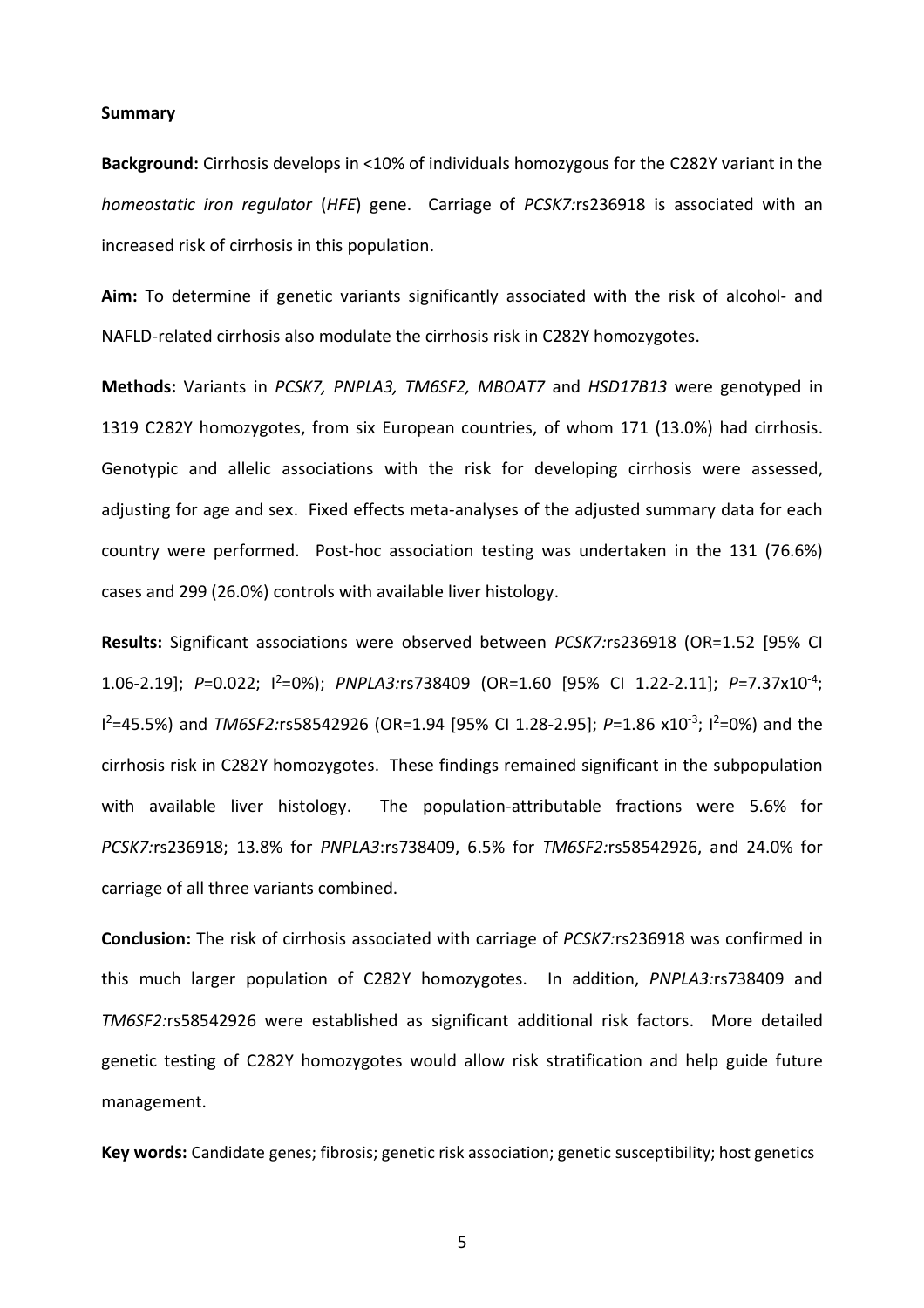#### **1 INTRODUCTION**

Hereditary haemochromatosis (HH) is an autosomal recessive disorder of dysregulated iron metabolism characterized by elevation of serum ferritin concentrations and transferrin saturations and the accumulation of iron in the liver, and other organs.<sup>1</sup>

HH is predominantly attributable to a cysteine to tyrosine substitution at position 282 (p.Cys282Tyr) within the *homeostatic iron regulator (HFE*) gene and is the most common autosomal recessive disorder in adults of northern European origin.<sup>2,3</sup> It has an allele frequency of 6.2% and a homozygosity frequency of 0.38% or 1:260, but there is considerable variation across Europe with a decreasing gradient from North-West to South-East. Thus, the allele frequency ranges from 10 to 12.5% in Ireland to 0 to 3% in Southern Europe; homozygosity rates range, along the same divide, from 1:150 to < 1:3000. $^{1,3\text{-}6}$ 

Although common, this genetic polymorphism is not always phenotypically expressed. Thus, there is considerable variability in the proportion of C282Y homozygotes who develop iron overload.<sup>7</sup> In a large individual patient meta-analysis of C282Y homozygotes, increased serum ferritin concentrations were found in 32% of men and 26% of women while excess liver iron concentrations were found in 42% of men and 19% of women.<sup>3</sup> Equally, there is considerable variability in the proportion of C282Y homozygotes with iron overload who develop a clinical phenotype; it is estimated that approximately 10 to 33% will eventually develop HH-associated morbidity.<sup>7</sup> Penetrance is generally higher in men than in women. Menstruation and pregnancy may counter excess iron absorption, at least until the menopause, but are not entirely protective.<sup>8</sup> Overall the clinical expressivity of C282Y homozygosity, using strict definitions of both iron overload and iron-related organ damage, ranges from 22 to 28% in men and from 1% to 10% in women.<sup>4,9,10</sup>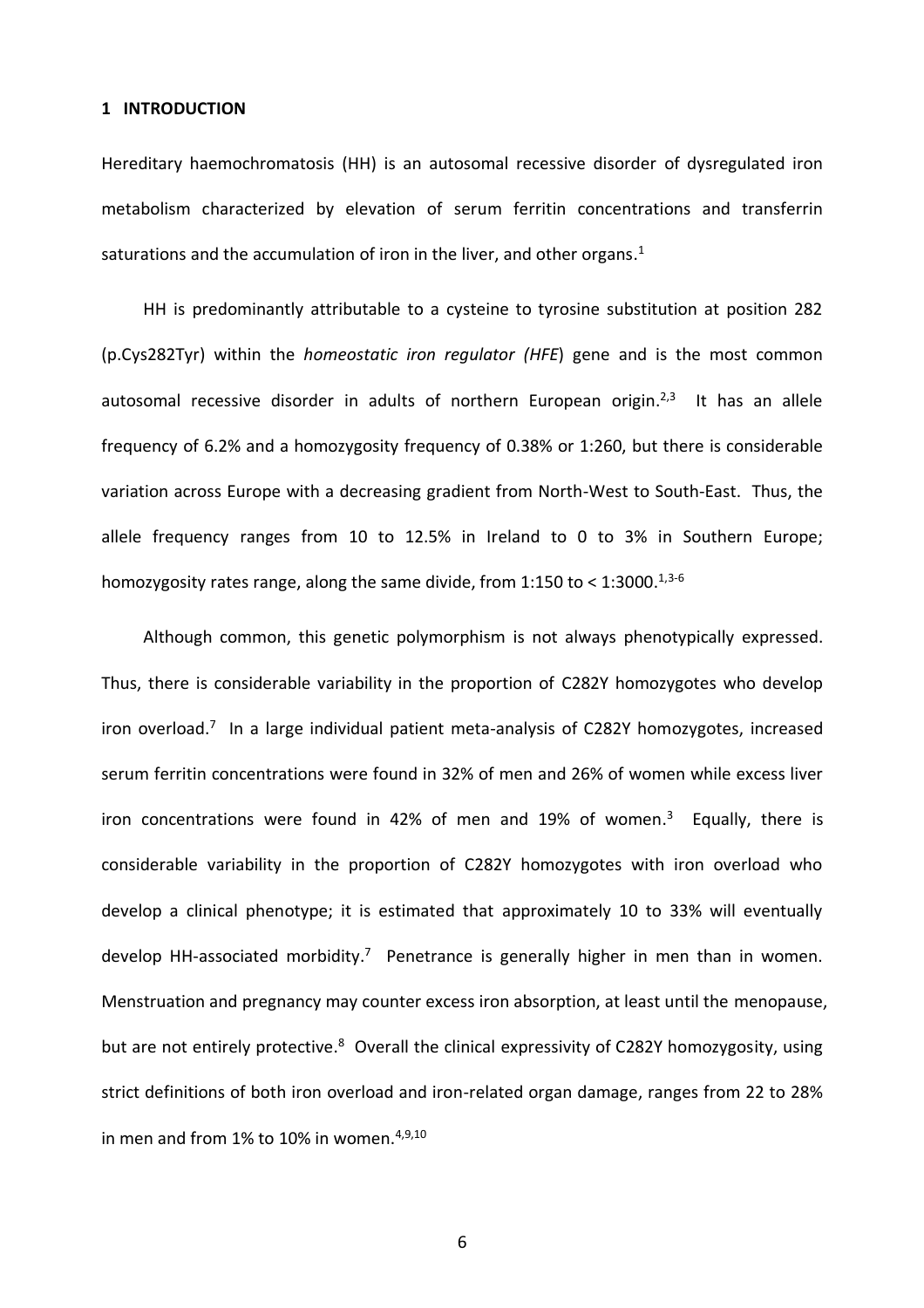Thus, C282Y homozygosity is a necessary but not sufficient condition for the development of HH-associated phenotypes, which strongly suggests that constitutional, environmental and genetic modifiers may play a role in gene expression.<sup>11</sup> Daily consumption of > 60g of alcohol, for example, increases the risk of people with HH developing cirrhosis by a factor of nine.<sup>12,13</sup> Likewise the presence of obesity, diabetes and chronic viral hepatitis all augment the risk for developing cirrhosis in this population.<sup>14-17</sup>

The role played by additional genetic risk modulators is now attracting considerable attention. In 2012, Valenti and coworkers,<sup>18</sup> identified a significant association between carriage of rs738409 in the *patatin-like phospholipase domain containing-3 (PNPLA3*) gene and the development of severe hepatic fibrosis/cirrhosis in Italian C282Y homozygotes, which was independent of the degree of iron overload. This *PNPLA3* variant had previously been identified as a significant risk factor for the development of cirrhosis in individuals misusing alcohol or with non-alcoholic fatty liver disease (NAFLD).<sup>19,20</sup>

In 2014, Stickel and colleagues, $^{21}$  reported a significant association between rs236918 in the *proprotein convertase subtilisin/kexin type 7* (*PCSK7*) and the risk for developing cirrhosis in C282Y homozygotes in a German-Austrian-Swiss cohort. These findings were later confirmed by Pelucchi and coworkers in an Italian cohort.<sup>22</sup> No significant association was observed between *PCSK7:*rs236918 and the risk for developing alcohol-related cirrhosis. 21

Several genome-wide association studies (GWAS) have been undertaken in patients with liver disease, almost exclusively European, which have identified rs58542926 in *transmembrane 6 superfamily member 2 (TM6SF2)* and rs641738 in *membrane bound Oacyltransferase domain containing protein* 7 (*MBOAT7*) as risk loci for alcohol-related and NAFLD-related cirrhosis.<sup>19,23-26</sup> Additionally, Abul-Husn and colleagues,<sup>27</sup> have identified a splice variant rs72613567 in *hydroxysteroid 17-beta dehydrogenase 13* (*HSD17B13*)*,* which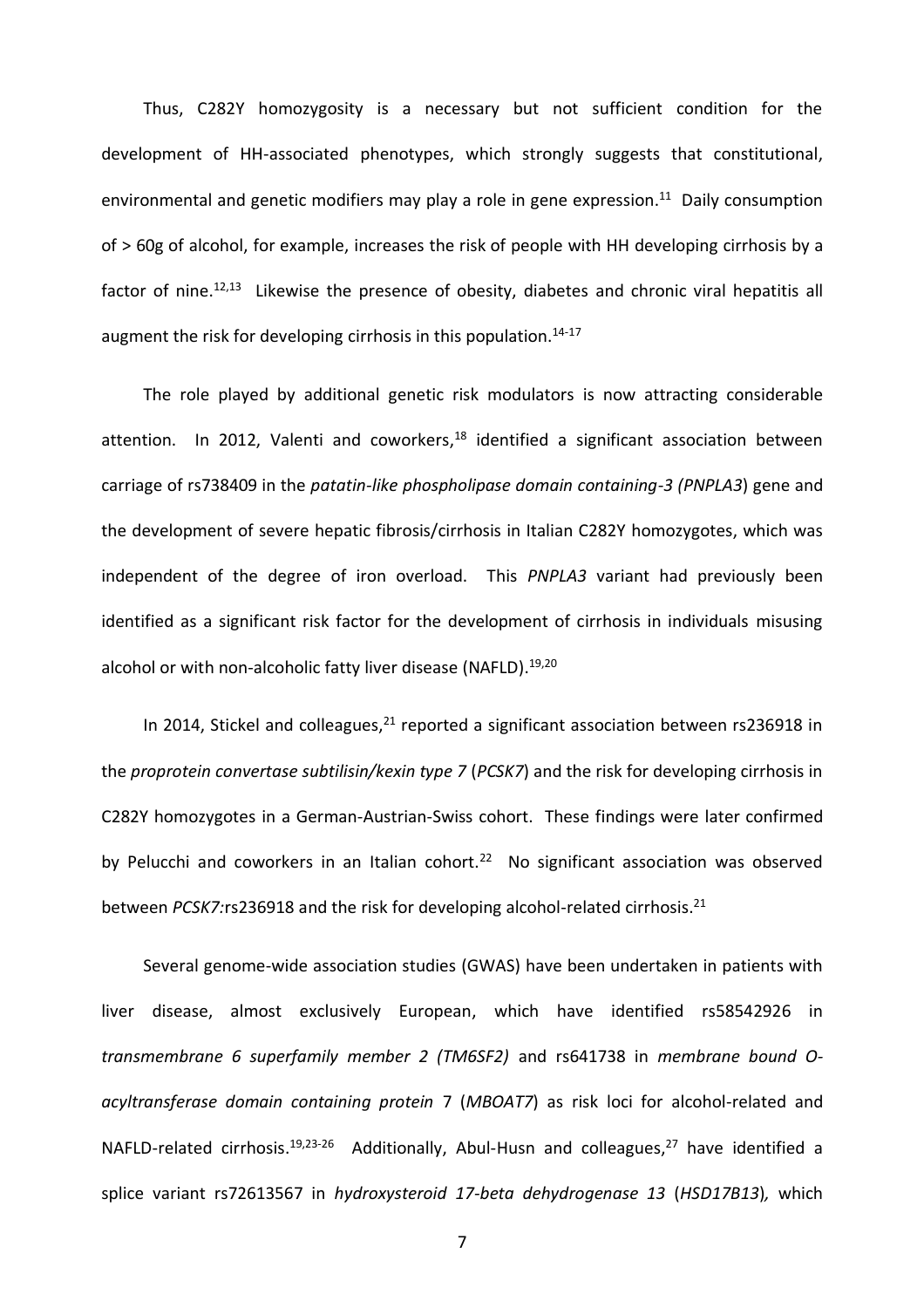appears to protect against the development of alcohol- and NAFLD-related chronic liver injury in people of European ancestry, and to attenuate the risk associated with carriage of *PNPLA3:*rs738409. The findings in relation to alcohol-related liver disease have been confirmed by others. 28

Thus, the aim of this study was to further evaluate the role of modifier genes in determining the risk for developing cirrhosis in homozygous carriers of C282Y in *HFE*.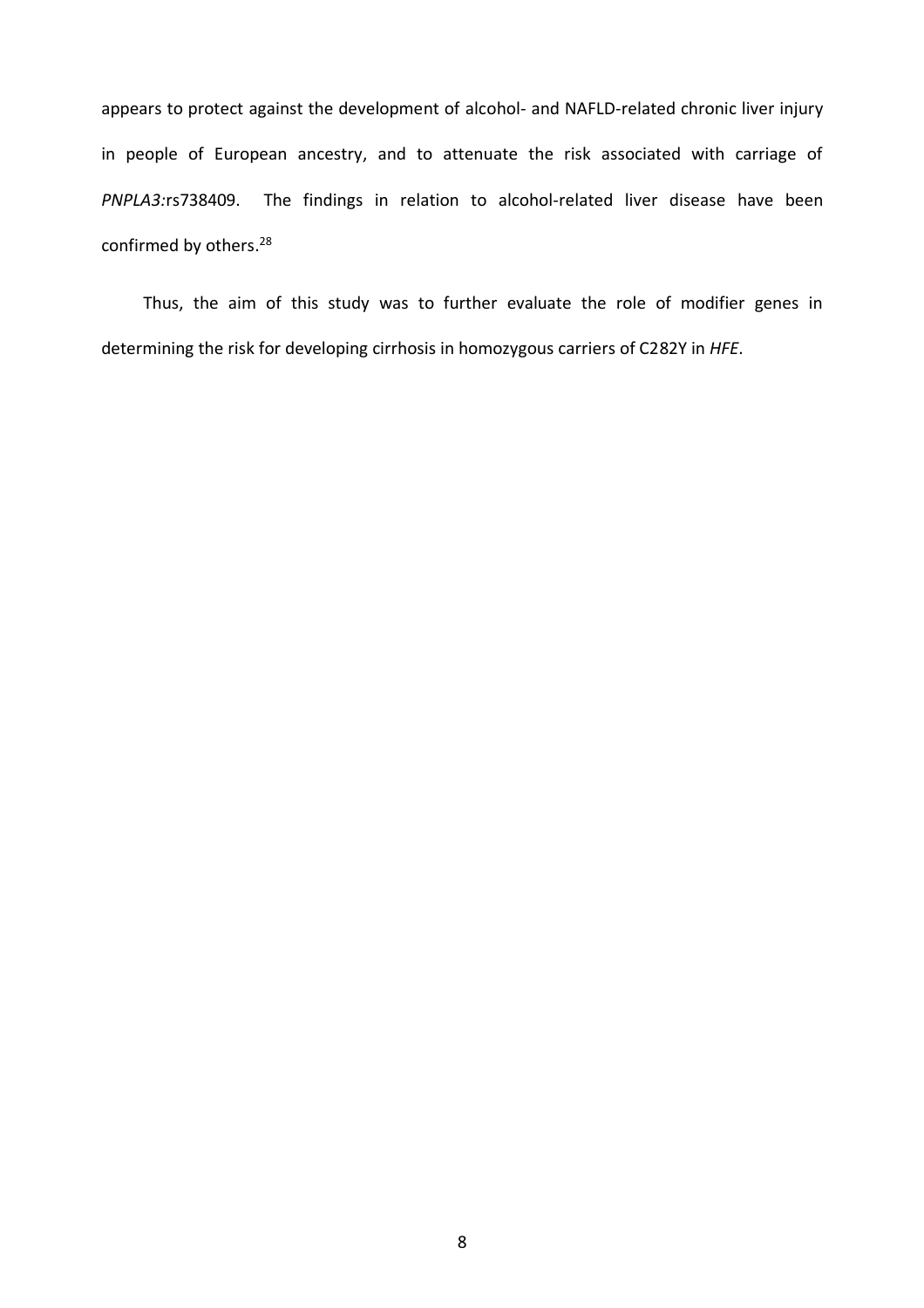#### **2 METHODS**

#### **2.1 Study population**

Unrelated individuals who were homozygous for C282Y in *HFE* were recruited from centres across Europe (Table S1). All were Caucasian and of self-reported German/Austrian/Swiss/ Italian/British or Irish ancestry.

Potential participants were excluded if they had a history of prolonged, sustained alcohol intake of a minimum of 40 g/day in women and 60 g/day in men, or if they had any potential cause of liver injury other than iron overload, specifically if they were positive for hepatitis B surface antigen, anti-hepatitis C immunoglobulin G, anti-nuclear antibodies (titer > 1:80) or anti-mitochondrial antibodies (titer > 1:40). Patients with a serum caeruloplasmin of <20 mg/dl (0.2 g/dl) or a serum alpha-1 antitrypsin of <70 mg/dL (13 μmol/L) were further investigated and excluded if diagnosed with Wilson's disease or alpha1 antitrypsin deficiency. Patients were also excluded if they were morbidly obese i.e. BMI >40. The presence of diabetes was not an exclusion criterion.

For the purpose of this study, C282Y homozygotes were classified as *cases* if they had histological evidence of cirrhosis evidenced by a METAVIR score of F4,<sup>29</sup> or unequivocal evidence of significant liver damage based on a combination of *two* or more of the following sets of conditions (i) compatible laboratory abnormalities viz. hyperbilirubinaemia, transaminitis, hypo-albuminaemia, impaired coagulation and thrombocytopaenia; (ii) a history or evidence of hepatic decompensation manifest as jaundice, ascites, variceal haemorrhage or hepatic encephalopathy; (iii) evidence on imaging of chronic liver disease including changes in liver outline and texture, splenomegaly and the presence of a collateral circulation; (iv) a liver stiffness measurement (Fibroscan, Echosens, Paris) of >12 kPa (IQR<20%); (v) the presence of gastro-oesophageal varices on upper gastrointestinal endoscopy.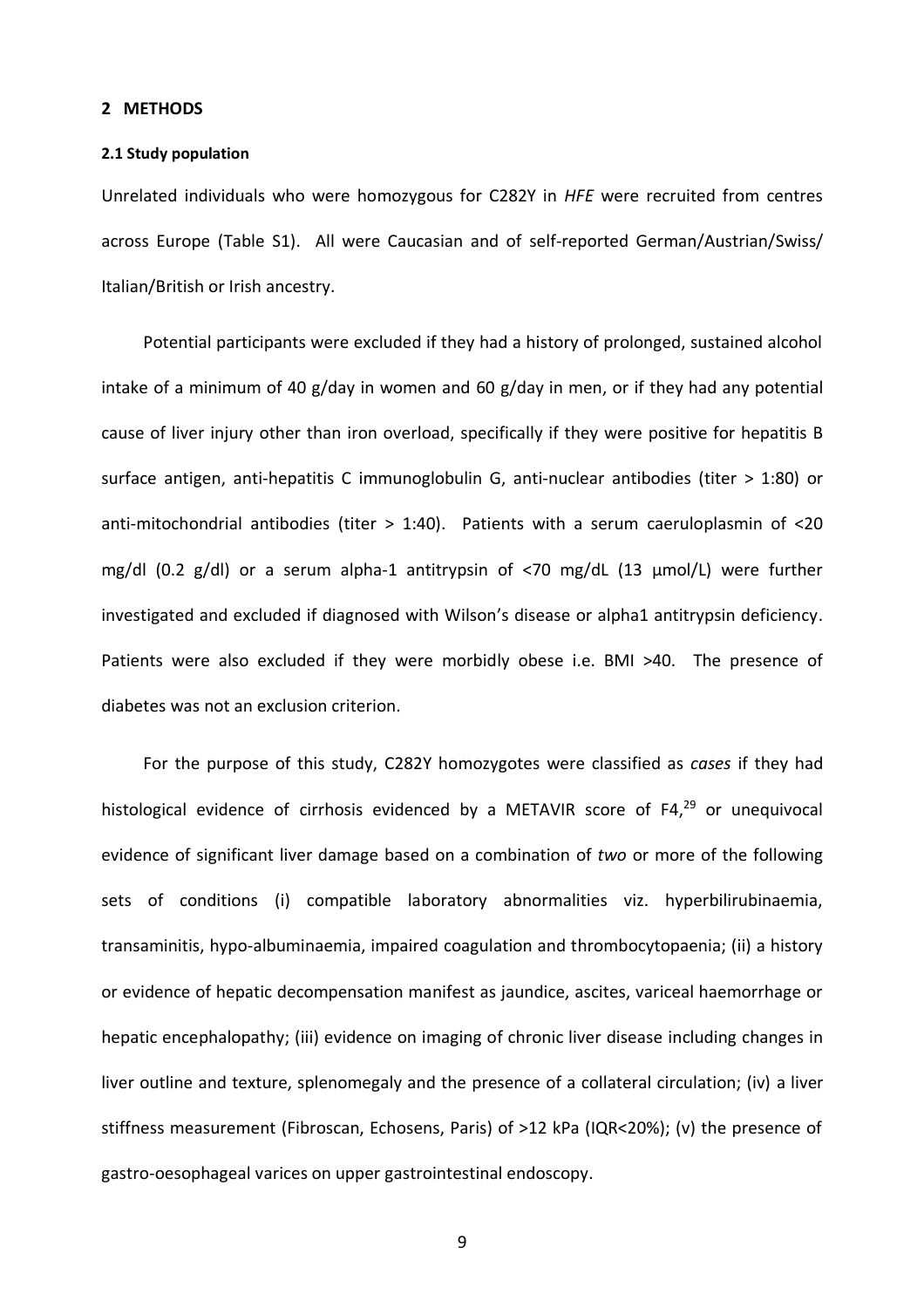*Controls* were defined as C282Y homozygotes who had no historical, clinical or laboratory evidence of advanced fibrosis confirmed either by a liver stiffness measurement (Fibroscan, Echosens, Paris) of < 8 kPa (IQR<20%) or by a histological METAVIR score of F0 to  $F2.<sup>29</sup>$ 

Patients with advanced fibrosis evidenced by a METAVIR score of F3 (n=15) were not assigned as either cases or controls and were excluded from the main association analyses.

## **2.2 Genotyping**

Genomic DNA was extracted from the British and Irish peripheral blood samples using the Illustra Nucleon® Genomic Kit (GE Healthcare Life Sciences, Little Chalfont, UK) and from the German, Austrian, Swiss and Italian samples using the Invisorb Blood Giga Kit (Invitec, Berlin, Germany). All DNA samples were quality-checked on agarose gels. Genomic DNA (10 ng) was used for direct genotyping in the UK whereas DNA (1 μl) from the German, Austrian, Swiss and Italian samples was amplified using the GenomiPhi whole-genome amplification kit before genotyping (GE Healthcare, Life Sciences, Little Chalfont, UK). Genotyping of the five single nucleotide polymorphisms (SNPs) of interest *viz: PCSK7:*rs236918, *PNPLA3:*rs738409*, TM6SF2:*rs58542926*; MBOAT7:*rs641738 and *HSD17B13*:rs76213567 was performed using either the TaqMan® SNP Genotyping Assays and chemistries (Applied Biosystems, Foster City, CA,USA) on an automated platform with TECAN Freedom EVO and 384 well TEMO liquidhandling robots (TECAN, Männedorf, Switzerland), or TaqMan 5'-nuclease assays (Life Technologies, Carlsbad, CA) or the K-Biosciences Competitive Allele Specific PCR (LGC Genomics, Hoddesdon, UK) platform with amplification and detection undertaken using a LightCycler® 480 real-time PCR system (Roche Molecular Diagnostics). The sequences of the primers used for each SNP are detailed in Table S2.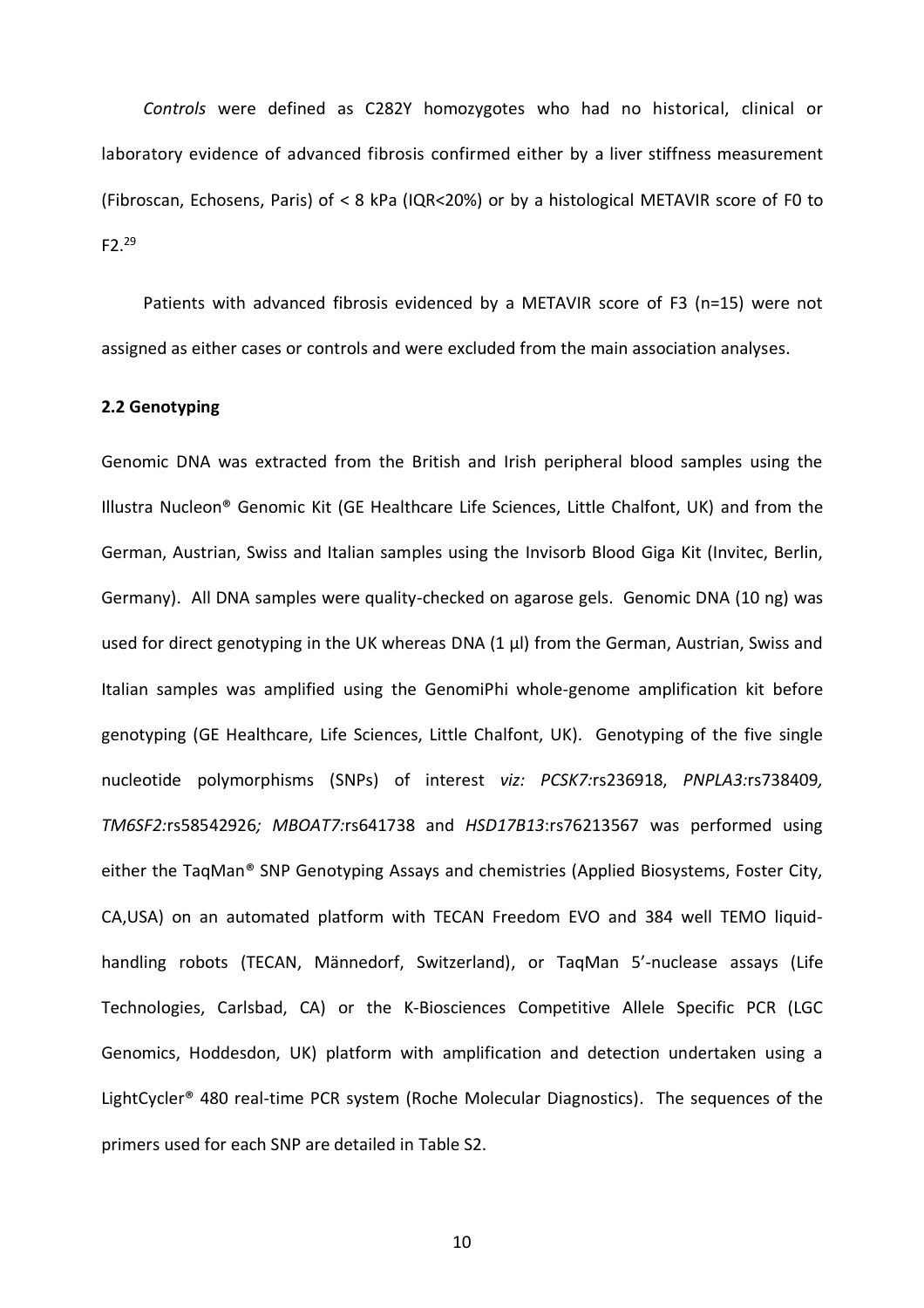Approximately 12% of the samples for each SNP were randomly selected and regenotyped to verify the original genotyping calls.

## **2.3 Statistical analysis**

Statistical analyses were performed using IBM SPSS Statistics for Windows, Version 25 (IBM Corp, Armonk, NY, USA), the PLINK 2.0 genome analysis toolset,<sup>30,31</sup> and R Version 1.18.1. (CRAN.R-project.org/doc/FAQ/R-FAQ.html). The genotypic data in each cohort were analysed for departures from Hardy-Weinberg equilibrium (HWE) in the entire sample and separately in the *cases* and *controls* using exact test statistics*.* The association between each genetic variant and the risk for developing cirrhosis was estimated from multivariate logistic regression analysis, adjusted for age and sex, assuming a multiplicative (log-additive) genetic model. Results, expressed as odds ratios (OR) with their 95% confidence intervals (CI), were derived from beta coefficients and their standard deviations. Nominal two-sided asymptotic *P*-values are reported for all tests.

A power analysis based on the 171 cases and 1148 controls available for study, was performed using PS-Power [\(https://vbiostatps.app.vumc.org/ps/\)](https://vbiostatps.app.vumc.org/ps/), adopting various allelic odds ratio between 1 and 2, and a nominal significance level of 0.05.

Both fixed effects and random effects models were used to meta-analyse the adjusted summary data, for each SNP, in each of the six country cohorts. Inter-cohort heterogeneity was quantified using the  $I^2$  statistic which was calculated using the formula:

$$
I^2 = 100\% \times (Q - df)/Q
$$

*where, Q is Cochran's homogeneity test statistic and df the degrees of freedom.*

The DerSimonian-Laird random effects model was used if the degree of heterogeneity was significant (P < 0.05); otherwise, an inverse variance weighted fixed effects model was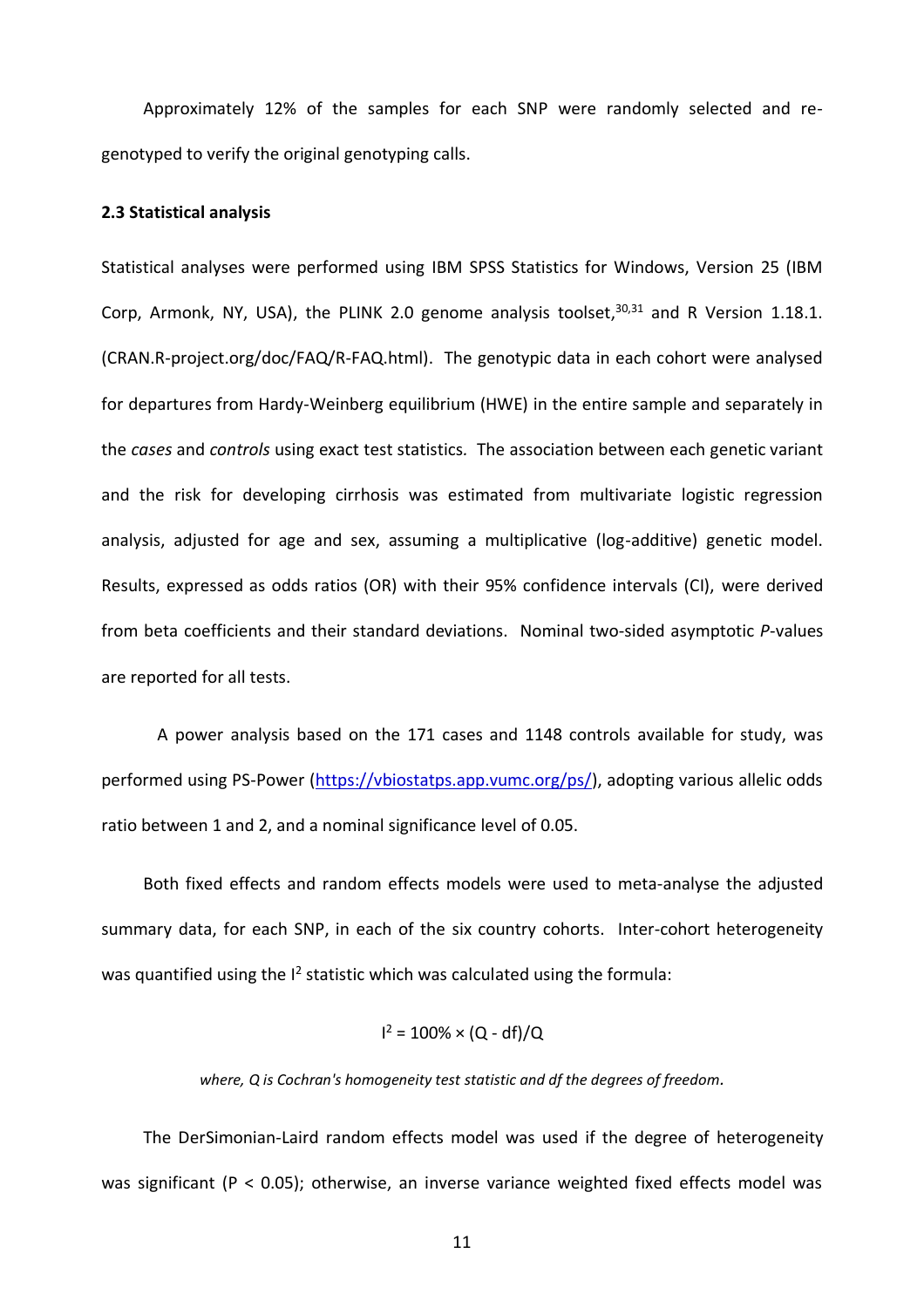used to achieve pooled effect sizes of the adjusted summary data using the Metafor package in  $R$ <sup>32</sup>. Sensitivity analyses were undertaken to assess the robustness of the association findings when the observed heterogeneity between studies was high (Q-statistics  $P < 0.05$ ) using MetaXL software [\(http://www.epigear.com/index\\_files/metaxl.html](http://www.epigear.com/index_files/metaxl.htmlo)). The effect of excluding studies in which genotype distribution in the controls deviated significantly (P < 0.05) from HWE was also assessed. Data are expressed as odd ratios (OR) with 95% confidence intervals (CI).

Post-hoc meta-analyses of the data were undertaken in three sub-cohorts *viz*: (i) men only, adjusted for age (ii) participants with histological confirmation of their case/control status, adjusted for age and sex; and, (iii) participants with histological confirmation of their case/control status, adjusted for age, sex and obesity.

Co-carriage of significantly associated risk variants and genotype proportions in groups defined by increasing fibrosis stage were investigated in the cases and controls with available histology using a linear-by-linear test for ordered contingency tables in R.<sup>33</sup> This test is similar to a Chi-square test, and is used to test the association among variables in a contingency table with ordered categories. All available subjects were included and were evaluate according to single or grouped METAVIR fibrosis staging scores as follows: absent (stage: F0), mildmoderate fibrosis (stages: F1 and F2), and severe fibrosis/cirrhosis (stages: F3 and F4).

Possible interactions between any significantly associated SNPs were examined pair-wise by logistic regression adjusted for sex, age and country as categorical variables, including both main allelic SNP effects and the allelic SNP\*SNP interaction term.

The population-attributable fraction (PAF) provides an epidemiological estimate of the proportion of the disorder that is attributable to a given risk factor. Thus, in this instance it is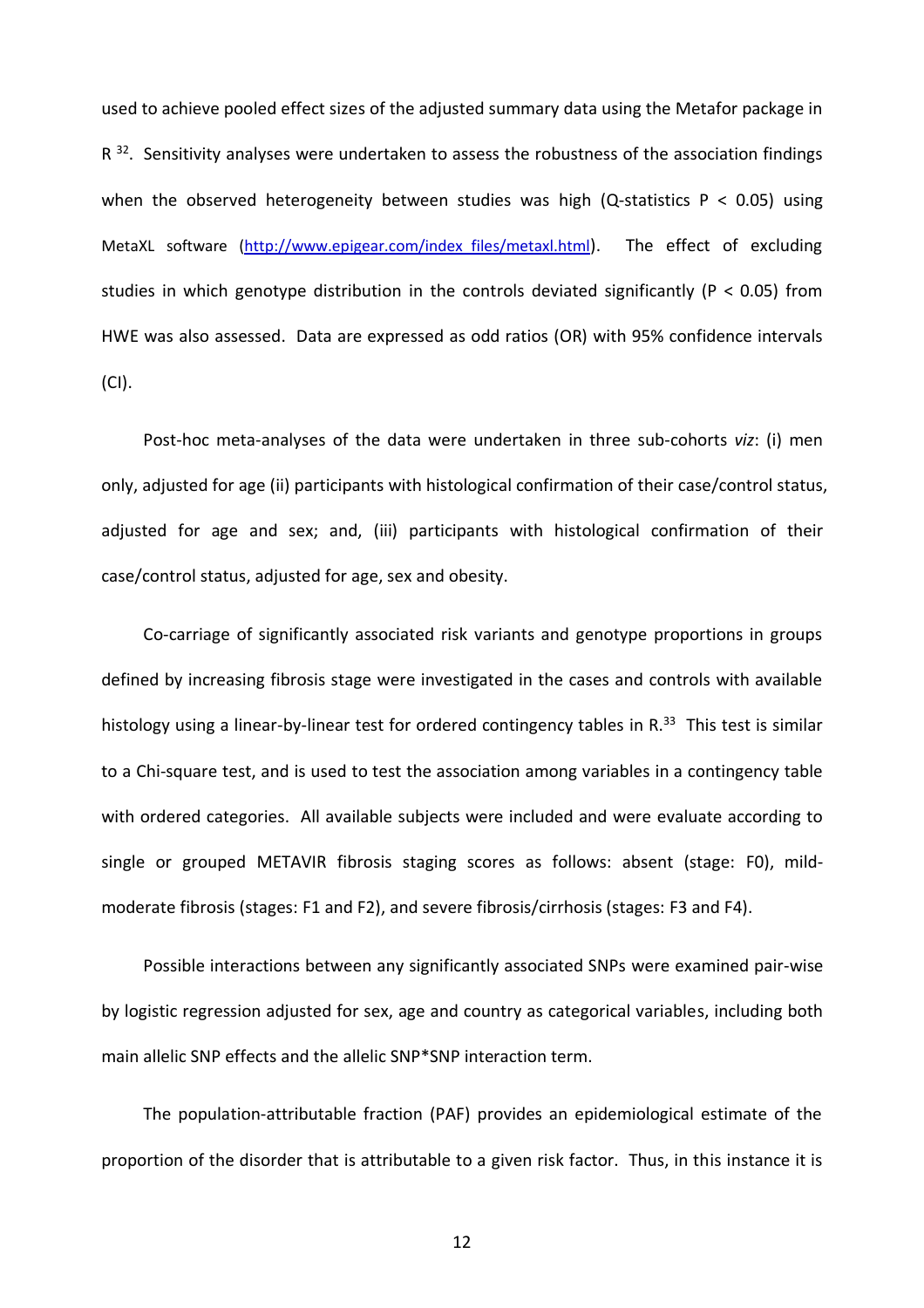an estimate of how much lower the frequency of cirrhosis would be in C282Y homozygotes, if any risk genotypes were eliminated from the population. Calculation of PAF for each of the significantly associated risk allele was based on the pooled adjusted allelic OR from the fixedeffects meta-analysis and risk genotype frequency of the SNP using the formula:<sup>34</sup>

$$
\%PAF = P_{E} \times (RR-1) / [1 + P_{E} (RR-1)] \times 100
$$

*where, P<sup>E</sup> is the proportion of exposed controls (risk allele frequency in the C282Y homozygotes without cirrhosis) and RR is the relative risk. The RR is approximated by the ORs obtained from the meta-analysis of the six country cohorts adjusted by sex and age.*

Combined PAF estimates were calculated based on the individual PAFs for each associated SNP, assuming no multiplicative interaction between them.<sup>35</sup>

## **2.4 Ethics**

The study protocol was approved by the ethics committees of the participating institutions; all included subjects provided written informed consent prior to inclusion into the study.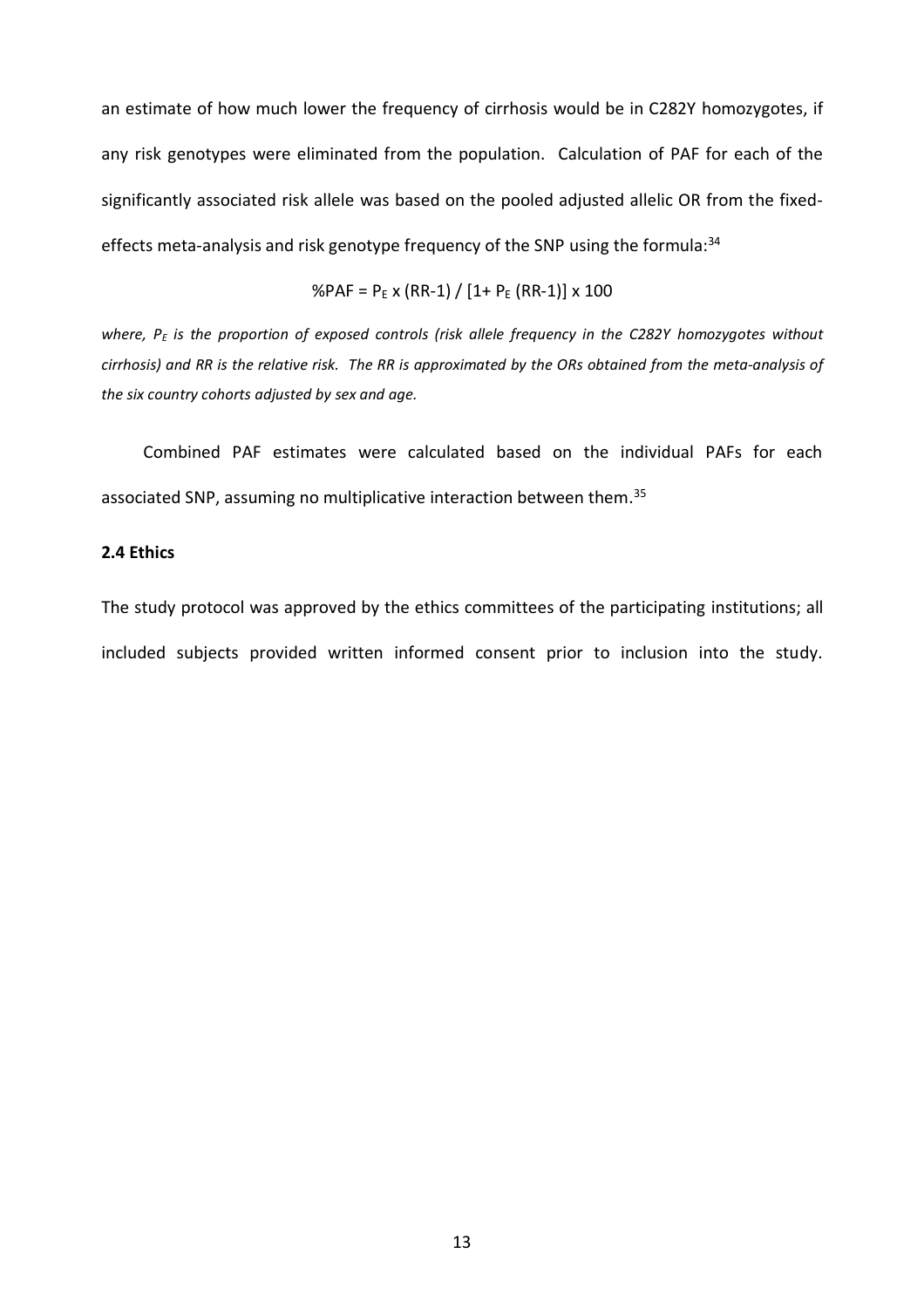#### **3 RESULTS**

## **3.1 Study population**

The study population comprised of 1319 unselected C282Y homozygotes recruited from six countries across Europe (Table S1). Participants were predominantly middle-aged and approximately two-thirds were male; these findings were consistent across cohorts except that there were proportionately more men in the Swiss cohort (Table 1). A total of 171 (13%) participants were classified as *cases;* the proportions varied from 6% in the Irish cohort to 30% in the Swiss cohort. The *cases* were, on average, a decade older than the *controls*; proportionately more were male (88% *cf.* 62%; *P*<0.0001) and proportionately more were diabetic (25% *cf*. 7%; p<0.0001) (Table 1).

*Case-control* status was confirmed by histological examination of liver biopsy tissue in 131 (76.6%) of the 171 *cases* and in 299 (26.0%) of the 1148 *controls* (Figure 1). The characteristics of this subpopulation closely mirrored those of the total population (Table S3).

## **3.2 Genotyping**

Genotyping for all five SNPs was completed with call rates greater than 99% except for *HSD17B13:*rs72613567 which had a call rate of 93.6%. All markers followed HWE (cutoff *P* > 0.05) with the exception of *PCSK7:*rs236918 in the Irish control population (HWE *P*=0.026) (Table S4). The minor allele frequencies (MAFs) of three of the five SNPs *viz*: *PCSK7:*rs236918, *PNPLA3:*rs738409 and *HSD17B13:*rs72613567 showed moderate heterogeneity in controls populations across the cohorts but the observed heterogeneity was comparable with that of European populations in public databases <sup>36</sup> (Table S5), and in previous publications.<sup>18-21,23,27,28</sup> (Table 2)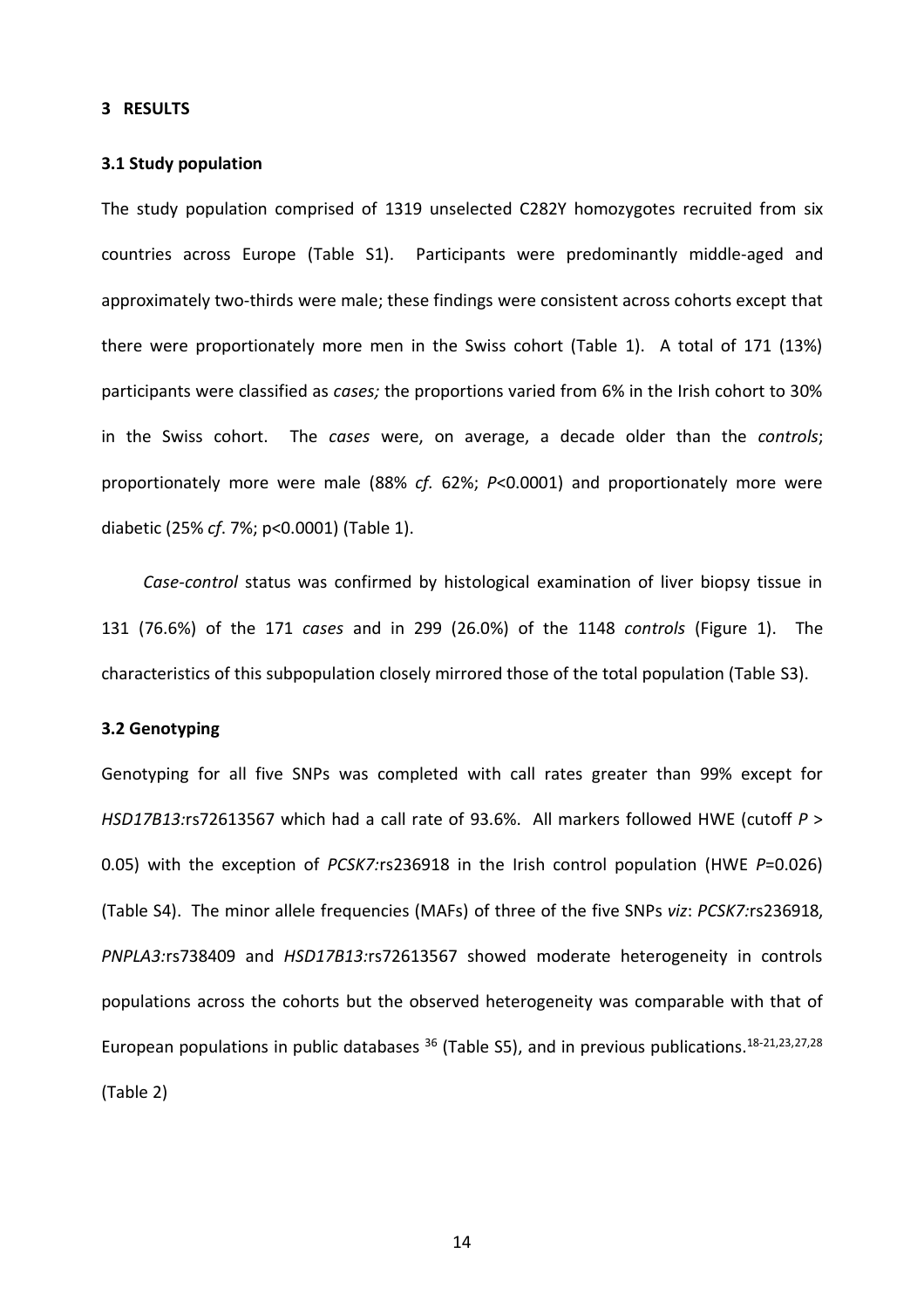#### **3.3 Association analyses**

The systematic power calculation based on the 171 cases and 1148 controls included in the study indicated that risk associations with an odds ratios > 1.6 would be detectable with a power >80% for allele frequencies  $\geq$  0.3 (Figure S1).

The associations between the five SNPs of interest and the risk of developing cirrhosis were not significant in all cohorts (Table 2; Figure 2). However, fixed effects meta-analysis, on the pooled age-and sex–adjusted data, confirmed significant associations between the risk for developing cirrhosis, in C282Y homozygotes, and carriage of *PCSK7*:rs236918 (OR = 1.52 [95% CI 1.06 - 2.19]; *P* = 0.022; I<sup>2</sup>=0%); *PNPLA3:*rs738409 (OR = 1.60 [95% CI 1.22 - 2.11]; *P* = 7.37 x 10<sup>-4</sup>; l<sup>2</sup> = 45.5%); and, *TM6SF2:*rs58542926 (OR = 1.94 [95% CI 1.28 - 2.95]; *P* = 1.86 x10<sup>-3</sup>; l<sup>2</sup> = 0%). (Figure 2, Table S5) The associations with *MBOAT7*:rs641738 (OR=1.17 [95% CI 0.91-1.51]; *P* =0.219; I <sup>2</sup>=31.8%) and *HSD17B13:*rs72613567 (OR=0.94 [95% CI 0.69-1.27]; *P* =0.685; I 2 =16.8%) were not significant. (Figure 2, Table S6). There was no significant heterogeneity between the cohorts. The association results obtained utilizing a random effects model were confirmatory (Figure 2, Table S6).

The Irish control population did not follow HWE for *PCSK7:rs236918* (*P*=0.026). However, exclusion of the Irish cohort from the associational analysis for this SNP did not affect the significance of the association with cirrhosis risk (OR = 1.72 [95% CI 1.15 - 2.58]; *P* = 0.008;  $1^2$ =0%) (Table S7).

A post hoc fixed effects meta-analysis confined to male cases and controls confirmed the significance of the associations between the risk for developing cirrhosis and *PCSK7*:rs236918 (OR = 1.65 [95% CI 1.12 - 2.41]; *P* = 0.011; I<sup>2</sup> = 0%); *PNPLA3*:rs738409 (OR = 1.51 [95% CI 1.12 – 2.03]; *P* = 6.14x10<sup>-3</sup>;  $I^2$  = 54.4%) and *TM6SF2:*rs58542926 (OR = 1.98 [95% CI 1.25 – 3.12]; *P* = 3.35 x  $10^3$ ;  $1^2$  = 0%) (Table S8). The significance of the association with *PNPLA3*:rs738409 was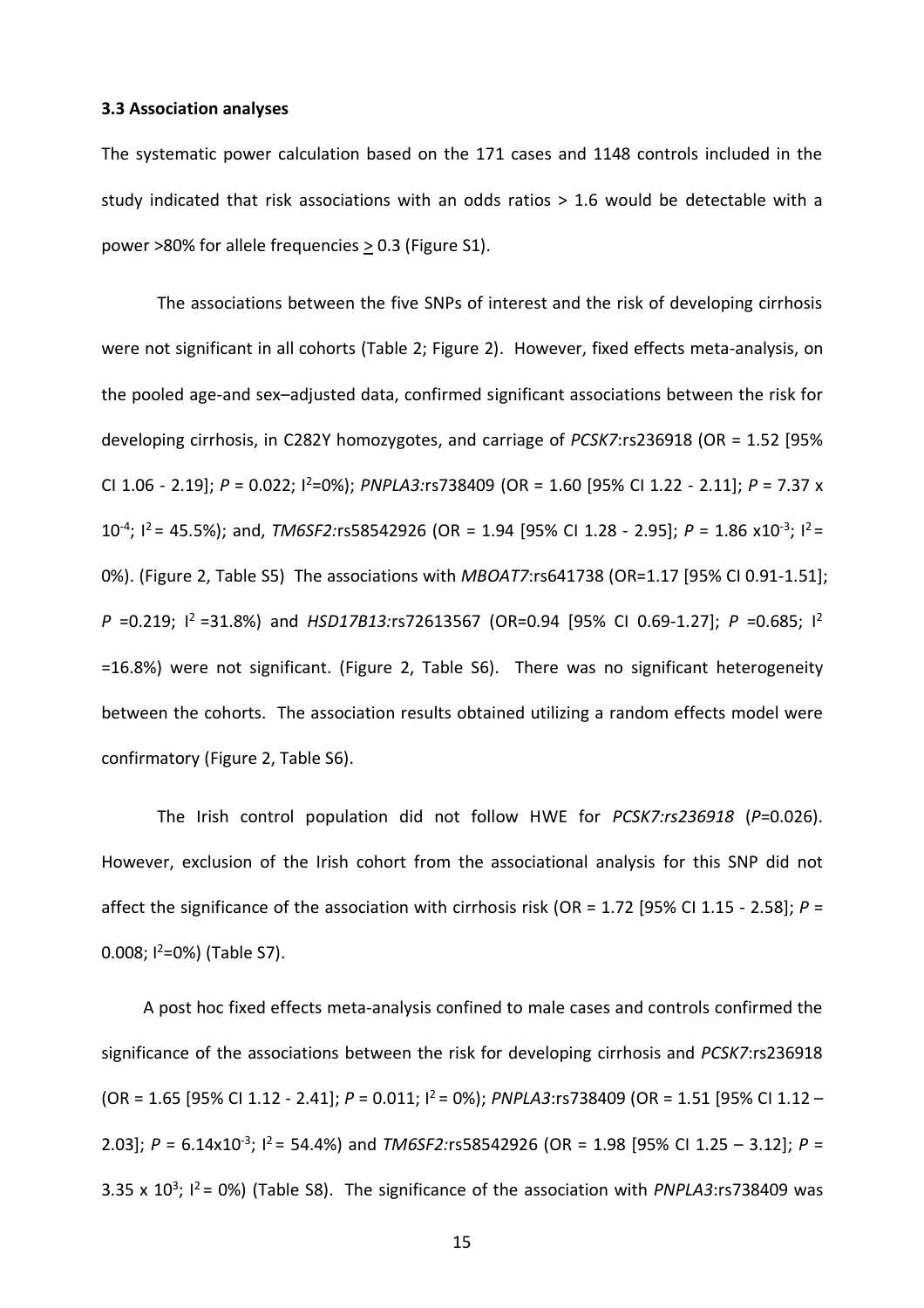lost if a random effects model was applied reflecting the moderate degree of inter-cohort heterogeneity for this SNP (Table S8)

A post-hoc fixed effects meta-analysis confined to homozygous C282Y cases and controls, of both sexes, whose status had been confirmed by histological examination of liver biopsy material, confirmed the presence of significant associations between *PCSK7:*rs236918 (OR = 2.13 [95% CI 1.25 - 3.66]; *P* = 5.80x10-3 ; I<sup>2</sup>= 18.6%); *PNPLA3:*rs738409 (OR = 1.80 [95% CI 1.20 - 2.68]; *P* = 4.09x10<sup>-3</sup>; <sup>12</sup> = 75.6%); and *TM6SF2:*rs58542926 (OR = 2.06 [95% CI 1.18 – 3.61]; *P* = 0.011;  $I^2 = 0$ %) and the risk for developing cirrhosis (Figure 3, Table S8). However, significant inter-cohort heterogeneity was observed for*PNPLA3:*rs738409; hence the significance of this association was lost with the random effects model *viz. PNPLA3:*rs738409 (OR = 1.59 [95% CI  $0.70 - 3.65$ :  $P = 0.271$ .

A sensitivity analysis applied to this subpopulation identified the German cohort (23 cases, 23 controls) as the major source of the substantial inter-cohort heterogeneity; its removal did not change the direction of the effect but reduced the heterogeneity ( $I^2$  = 57.2%; *P*=0.053) and resulted in retention of the significant association between *PNPLA3:*rs738409 and cirrhosis risk with both the fixed effects (OR 2.32 [95% CI 1.52, 3.56]; P =  $1.10 \times 10^{-4}$ . I<sup>2</sup> 52.8%) and random effects models (OR = 2.21 [95% CI 1.13 - 4.34]; *P* = 0.021, I<sup>2</sup> 57.2%) (Table S10).

A post–hoc fixed effects analysis in the population whose case-control status had been confirmed by histological examination, with additional adjustment for obesity, confirmed the significant associations with cirrhosis risk for *PCSK7:*rs236918 (OR = 3.65 [95% CI 1.18 – 11.23]; *P* = 0.024;  $I^2$  = 0%) and *PNPLA3:*rs738409 (OR = 2.78 [95% CI 1.25 – 6.20]; *P* = 0.012;  $I^2$  = 38.9%). (Table S10). The significance of the association with *PNPLA3:*rs738409 was not retained when the random effects model was applied but the same caveats in relation to the German cohort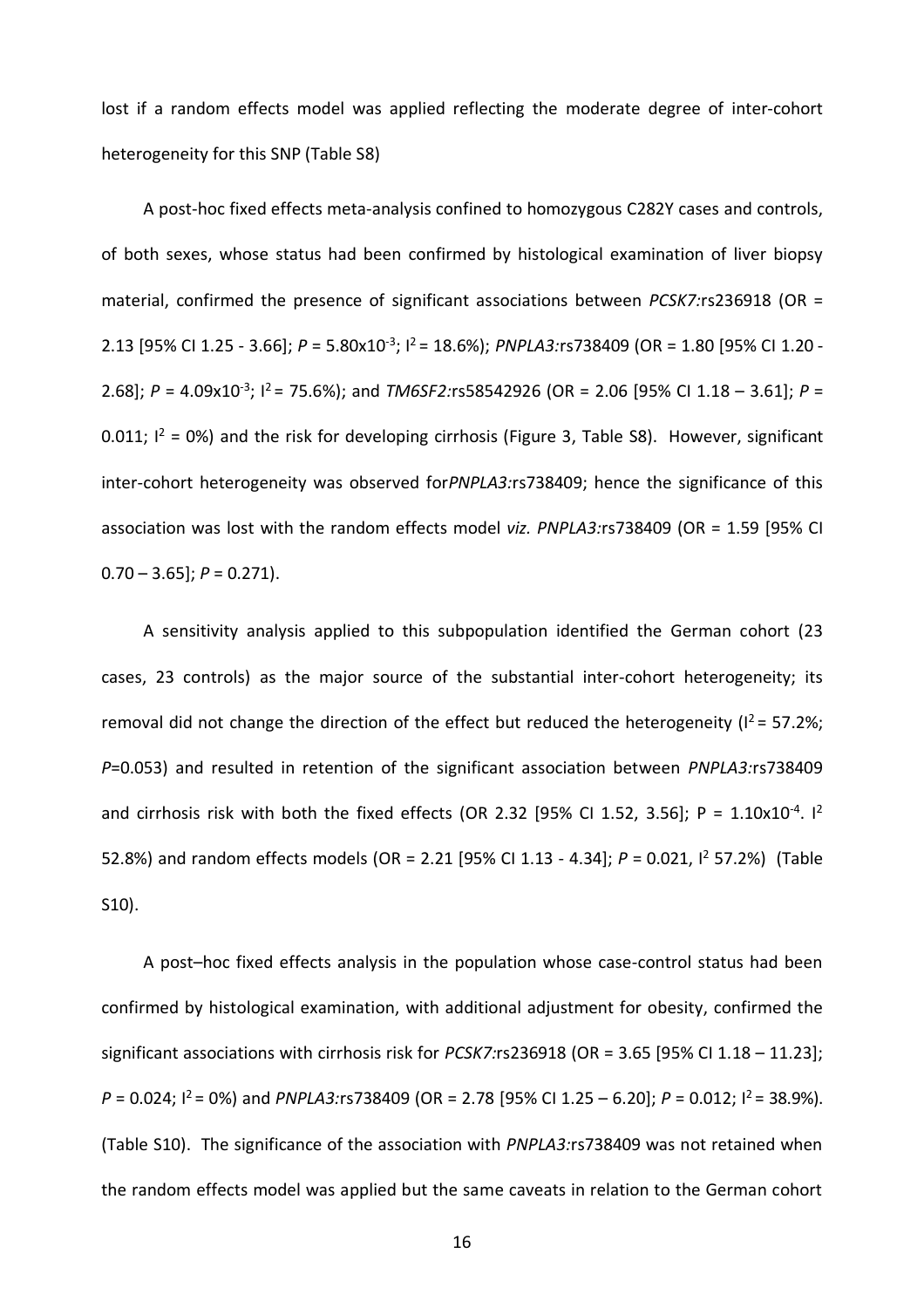also pertained; exclusion of this cohort, as above, maintained the significance of the association with *PNPLA3:*rs738409 irrespective of which effects model was applied (data not shown).

In the combined case–control sample of homozygous C282Y homozygotes with available liver histology the proportion of subjects carrying the risk-associated alleles significantly increased with increasing fibrosis stage depending on the groupings used. Thus, significant trends were observed between carriage of both *PNPLA3*:rs738409:G (*P* = 0.009) and *TM6SF2:*rs58542926:T (*P* = 0.01) and increasing fibrosis when comparisons were made between F0 vs F1-2 vs F3-4 and also between *PNPLA3*:rs738409:G (*P* = 0.045) and *PCSK7:*rs236918:C (*P* = 0.01) when comparisons were made between F0-F2 vs F3-4. (Figure S2).

## **3.4 Population attributable fractions**

In the population overall the PAF% for *PCSK7:*rs236918 was 5.6%, for *PNPLA3:*rs738409, 13.8% and for *TM6SF2*:rs585429265, 6.5%; the combined PAF% for the three loci was 24.0% (Table 3). The PAFs in the sub-population in whom case/control status was verified by examination of liver histology were higher (Table 3); the combined PAF% in this sub-population was 36.8%.

The proportion of cases and controls carrying either none of the variants of interest in *PCSK7, PNPLA3* and *TM6SF2*, or one of three, two of three or all three was used to determine the aggregated risk of co-carriage of the risk loci (Figure 4). Thus, while only 14.9% and 0.9% of the controls carried either two or three of the variants these proportions increased significantly to 31.1% and 2.4% in the cases ( $P = 9.98 \times 10^{-8}$ , linear-by-linear test for trend).

## **3.5 SNP: SNP interactions**

Significant association was observed between the *PNPLA3*:rs738409 by *TM6SF2*:rs58542926 interaction term and the risk for developing cirrhosis in C282Y homozygotes (*P* = 0.042; OR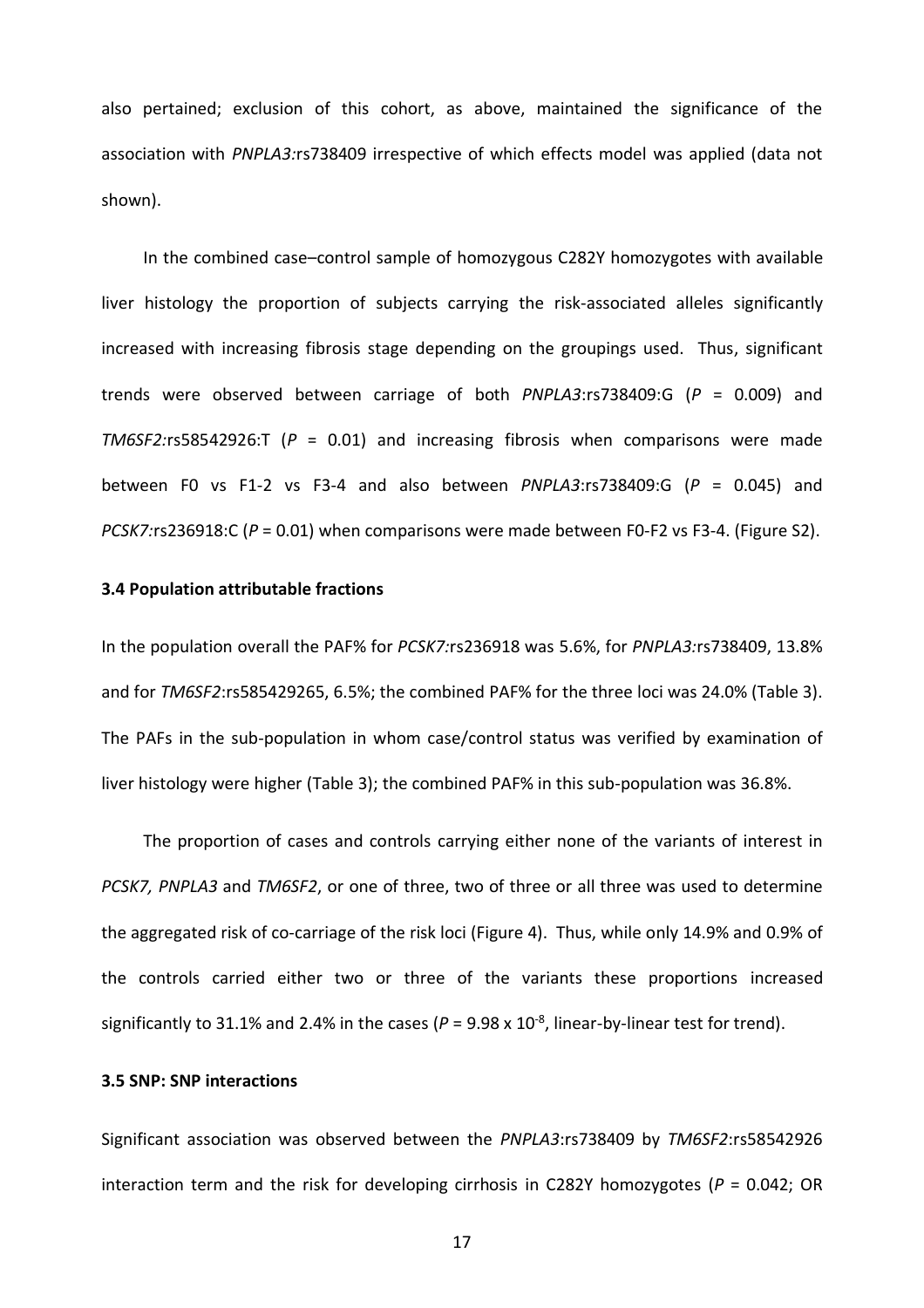1.94 [1.02 – 3.67]). (Table S12) No other pair-wise SNP\*SNP interaction was significant in the applied model.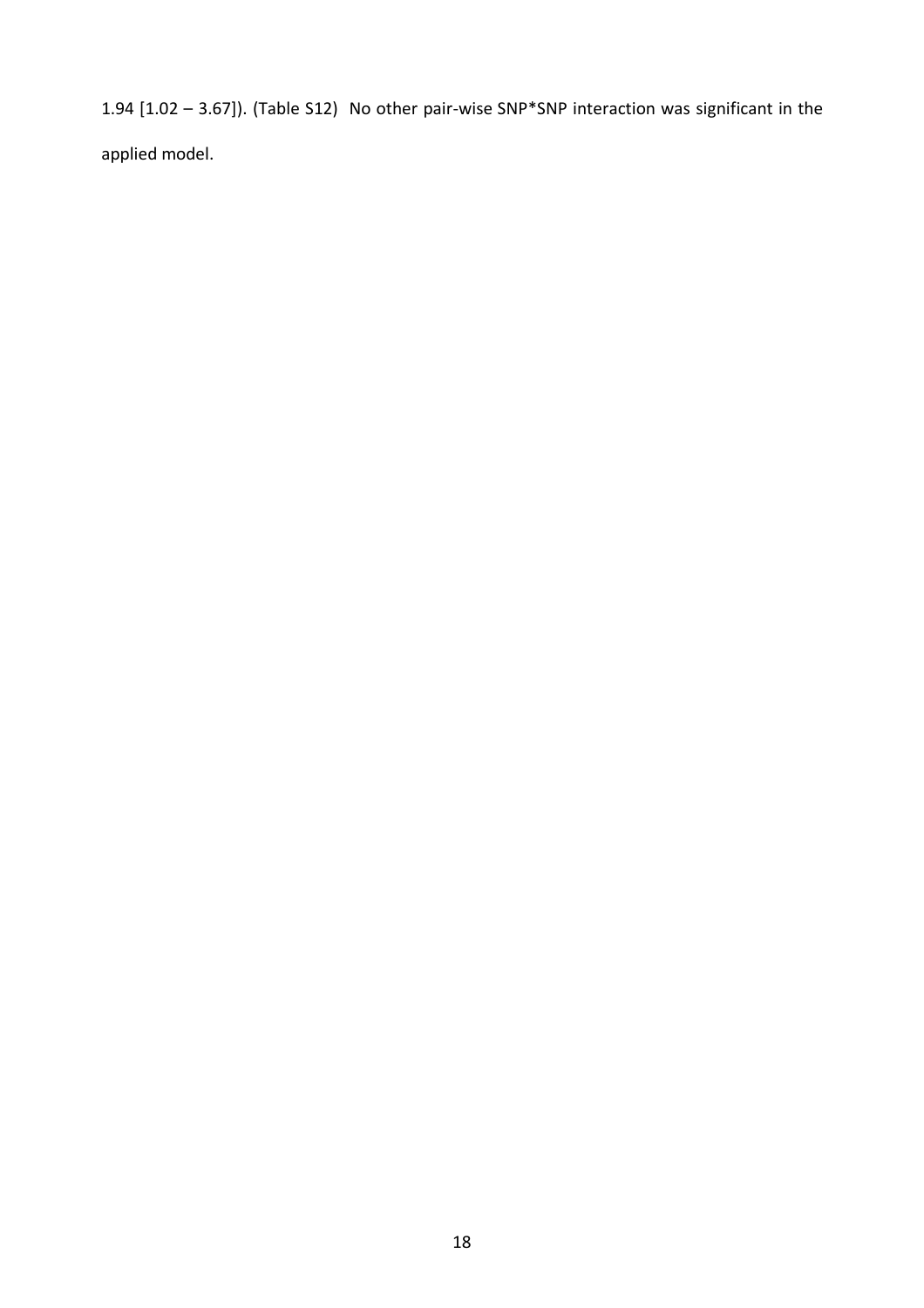#### **4 DISCUSSION**

HH is a complex disorder of iron dysregulation predominantly attributable to a C282Y substitution in *HFE.* It has a very wide phenotypic spectrum. Thus, only 30% to 50% of C282Y homozygotes develop significant iron overload,<sup>6</sup> and only a minority of these develop significant liver injury.<sup>35</sup> A variety of constitutional and environmental factors are known to increase the risk for developing cirrhosis and HCC in these individuals but the nature and extent of any additional genetic modulation is largely unknown. Identification of these additional genetic elements is important as it will enable an individual's risk for developing progressive liver damage to be assessed more precisely, and will allow greater insight into currently unknown molecular aspects of the underlying liver injury.

## **4.1 Study findings**

The present study provides further confirmation that carriage of *PCSK7:*rs236918,<sup>21,22</sup> and *PNPLA3:*rs738409*3* <sup>18</sup> are associated with the risk for developing cirrhosis in C282Y homozygotes, attesting to the robustness of the associations*.* In addition, *TM6SF2*:rs58542926*,*  which is a known risk factor for the development of alcohol- and NAFLD-related cirrhosis,<sup>19,23-25</sup> was also shown to be a risk factor for cirrhosis development in this patient population, with ORs and attributable fractions comparable to those of *PCSK7:*rs236918. These associations remained significant in sub-populations of men only, and in men and women with available liver histology, indicating that the findings are generally applicable.

Carriage of these three genetic risk modulators between them account for 24.0% of the excess risk for developing cirrhosis in C282Y homozygotes. However, this is probably an underestimate as the PAF in those homozygotes in whom the presence of cirrhosis was confirmed or excluded by examination of liver histology was almost 37.0%.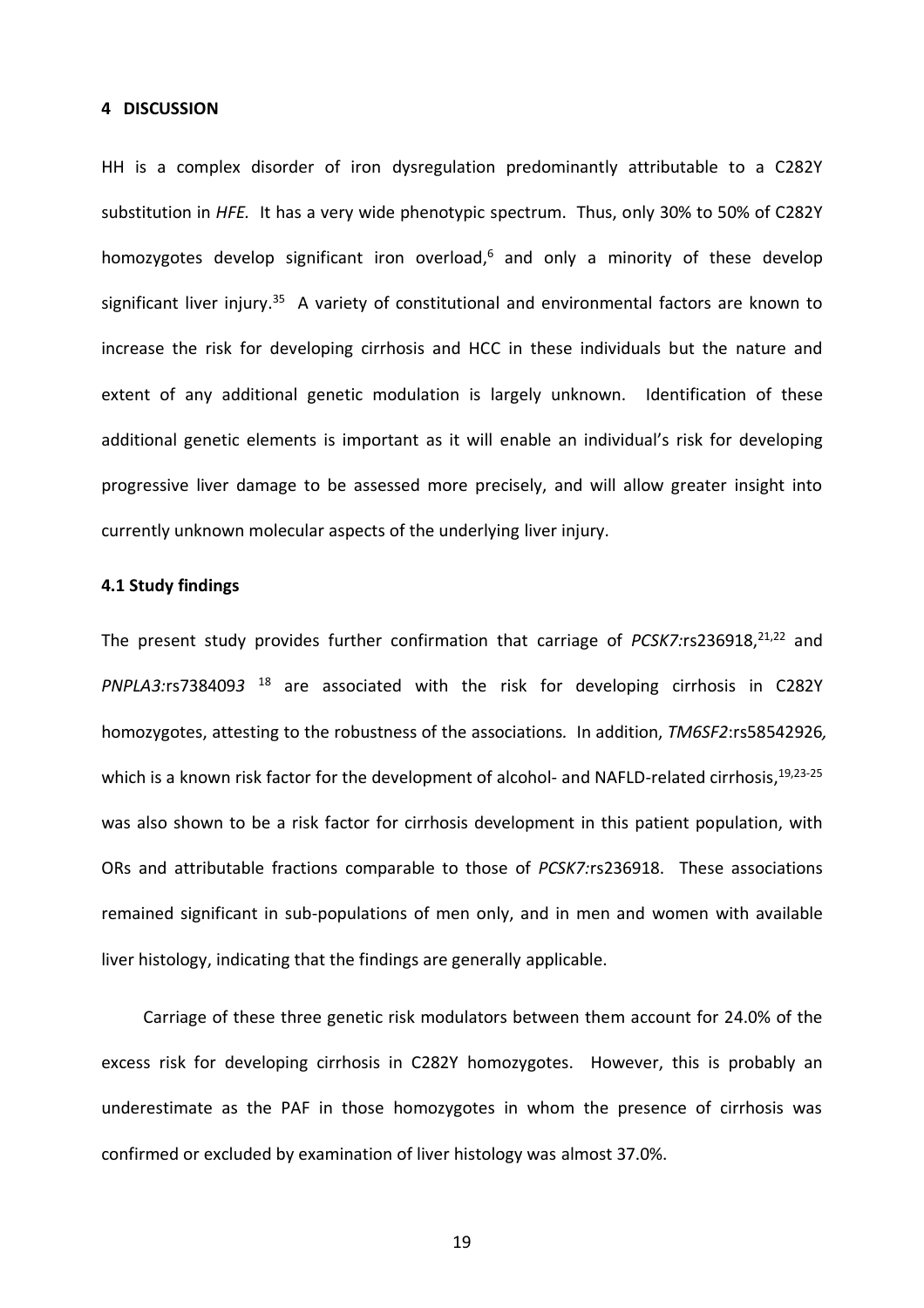The association with *MBOAT7:*rs641738*,* a risk factor for the development of alcohol and NAFLD-related cirrhosis was not significant.<sup>19,24,26</sup> There are no studies with which to compare these results but a recent candidate gene study in people with chronic hepatitis C showed that the influence of this variant is restricted to the transition from absence of fibrosis to mild fibrosis. <sup>38</sup> However, the allelic effect size of *MBOAT7:*rs641738, in the present study, was below the significance threshold identified in the power analysis; this suggests that the study may be underpowered to detect a modulating effect for this SNP on cirrhosis risk in HH

Likewise, there was no significant association with *HSD17B13:* rs72613567*,* which confers protection against the development of NAFLD-related and alcohol-related cirrhosis and the subsequent development of HCC.<sup>27,28</sup> However, the study may also be underpowered to detect a significant modulating effect in HH. Less is known about the genetic associations of this locus with chronic liver disease of other aetiologies, although carriage of rs72613567: TA appears to protect against the development of severe hepatic fibrosis in people with chronic hepatitis C infection.<sup>39</sup>

#### **4.2 Mechanisms of liver injury**

Several genetic mutations, primarily of *HFE,* are associated with the risk for developing HH, although the mechanism(s) by which these genetic variants disrupt iron metabolism/regulation/homeostasis is not entirely understood. However, hepcidin deficiency is believed to play a central role as it results in enhanced intestinal iron absorption and release of iron from reticuloendothelial cells. The C282Y variant in *HFE* alters a key amino acid, which results in impairment of HFE protein signalling; this leads to reduced expression of hepcidin mRNA and decreased plasma hepcidin levels resulting in excessive systemic iron accumulation.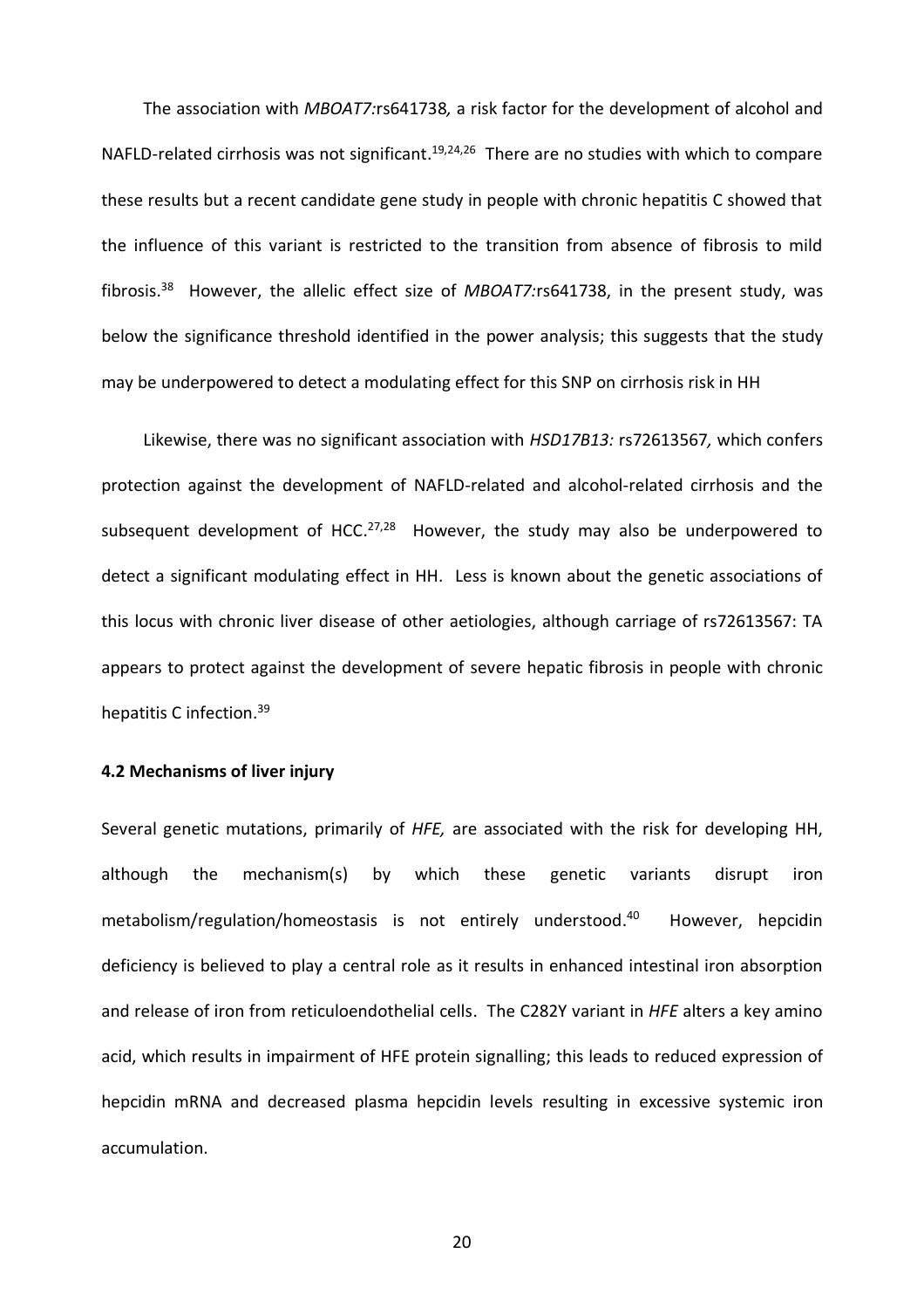A number of hypotheses link the protein product of *PCSK7* to iron metabolism and liver fibrosis. PCSK7 is a convertase, which is thought to function in iron homeostasis by generating soluble hemojuvelin,<sup>41</sup> a protein which plays a crucial role in the regulation of hepcidin, and also processes prohepcidin.<sup>42</sup> In zebrafish, PCSK7 has been shown to contribute to mRNA expression and proteolytic cleavage of transforming growth factor beta 1a (TGFβ), a cytokine key for the activation of hepatic stellate cells/myofibroblasts. 43 Carriage of the risk allele has been shown to increase PCSK7 expression in humans, while in human hepatocytes PCSK7 downregulation has been shown to facilitate intracellular fat accumulation and reduce (TGFβ) activation.<sup>44</sup> Thus, genetic modulation of PCSK7 expression or protein function may impact on hepatic fibrosis development.

*PNPLA3:*rs738409 and *TM6SF2:*rs58542926 are established genetic risk factors for the development of cirrhosis in response to a variety of insults including alcohol misuse and NAFLD. The gene products of *PNPLA3* and *TM6SF2* are enzymes which play a role in lipid/fatty acid turnover and are expressed in liver tissue. PNPLA3 has both triacylglycerol lipase and acylglycerol O-acyltransferase activities. The loss of function variant rs738409 is associated with a reduction in triglyceride hydrolysis,<sup>45</sup> and hence impaired triglyceride mobilization.<sup>46</sup> *TM6SF2* is incompletely characterized, but the risk variant rs58542926:T encodes a loss of function protein which impairs very low density lipoprotein export resulting in increased hepatocellular lipid content.<sup>47</sup>

It is possible that HFE-mediated hepatic iron overload may interact adversely with the lipid accumulation in hepatocytes, engendered by carriage of *PNPLA3:*rs738409 and *TM6SF2:*rs58542926, resulting in increased production of lipid peroxides via iron-mediated oxidation of fatty acids such as 4-hydroxynonenal and/or malondialdehyde, which are wellknown drivers of liver fibrogenesis.<sup>48,49</sup> This proposition will need further exploration.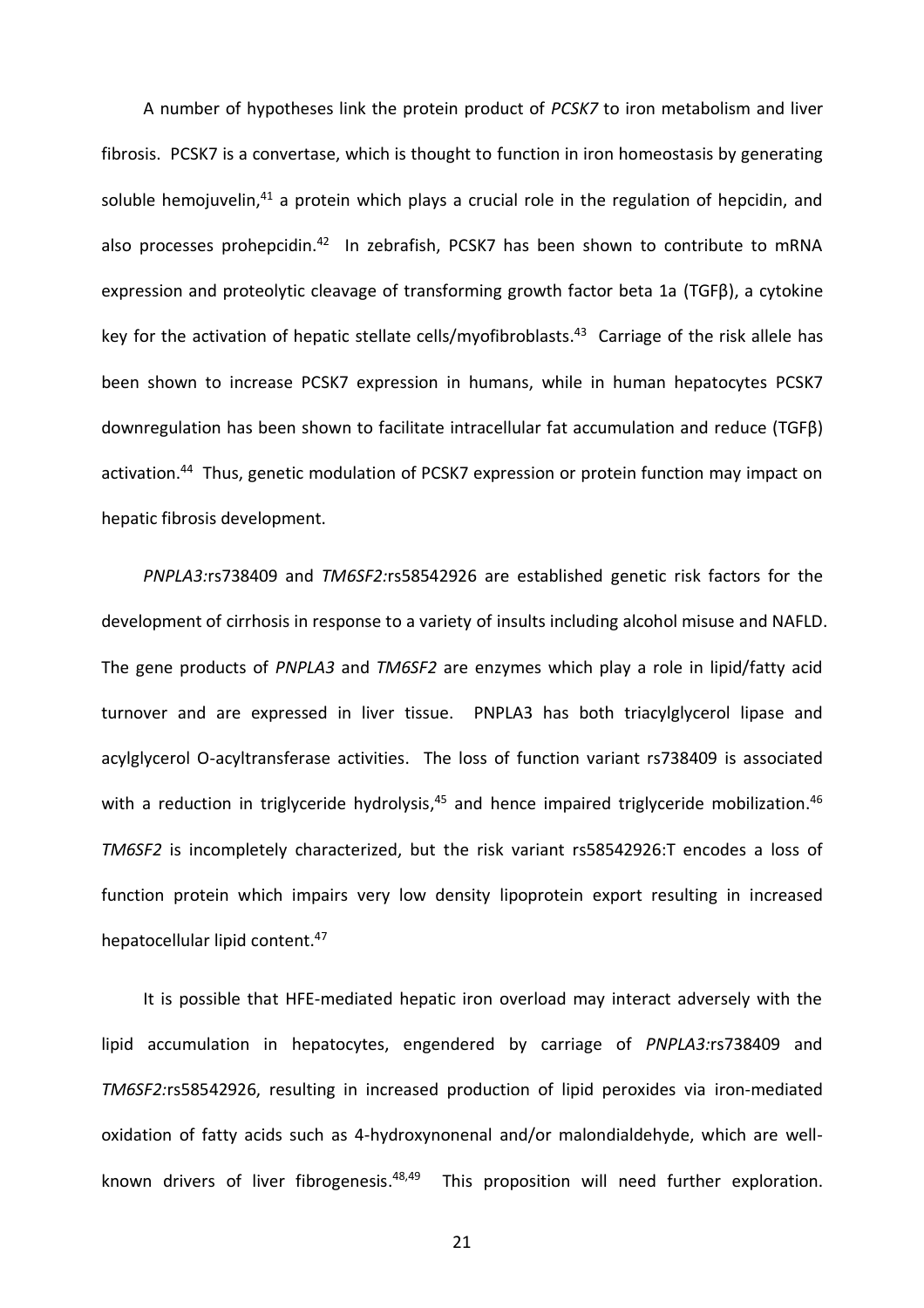#### **4.3 Strengths and limitations**

This study has a number of strengths. First, it is the largest single study, to date, designed to identify genetic modulators of the risk for developing cirrhosis amongst C282Y homozygotes. Second, the participants were unselected and unrelated and were recruited from centres across Europe. As such they are likely to be representative of the broader HH population. Third, the cohorts were all assembled using a consistent study/data collection protocol with predetermined inclusion/exclusion criteria. Fourth, the selection of cases was based on rigorous criteria, which not only robustly identified the presence of significant liver disease but also ensured that no cause for the development of cirrhosis, other than HH, was likely. Finally, the data analyses were stringent and comprehensive; the heterogeneity, observed within the much smaller cohorts with available histological confirmation of their case/control status, was explored and most likely results from sampling error rather than genuine differences in effect sizes between cohorts.

The study also has its limitations. First, the data were collected retrospectively although missing data were obtained, where possible, during subsequent routine clinic visits. The study therefore lacked the granularity that would be available if the data had been collected prospectively. Thus , for example, a high proportion of the cases had 'diabetes' but it is uncertain whether this reflected pancreatic involvement in the disease process, disturbances of glucose homeostasis secondary to cirrhosis or co-morbid type 2 diabetes, although, given the low prevalence of obesity, the latter is less likely. Second, the criteria for case selection were so stringent that it is likely that some people with incipient or asymptomatic cirrhosis may have been misclassified as controls. It is also likely that a proportion of the controls might develop cirrhosis over time if left untreated. The net result is that the control group may have contained individuals predisposed to develop cirrhosis. This, however, strengthens the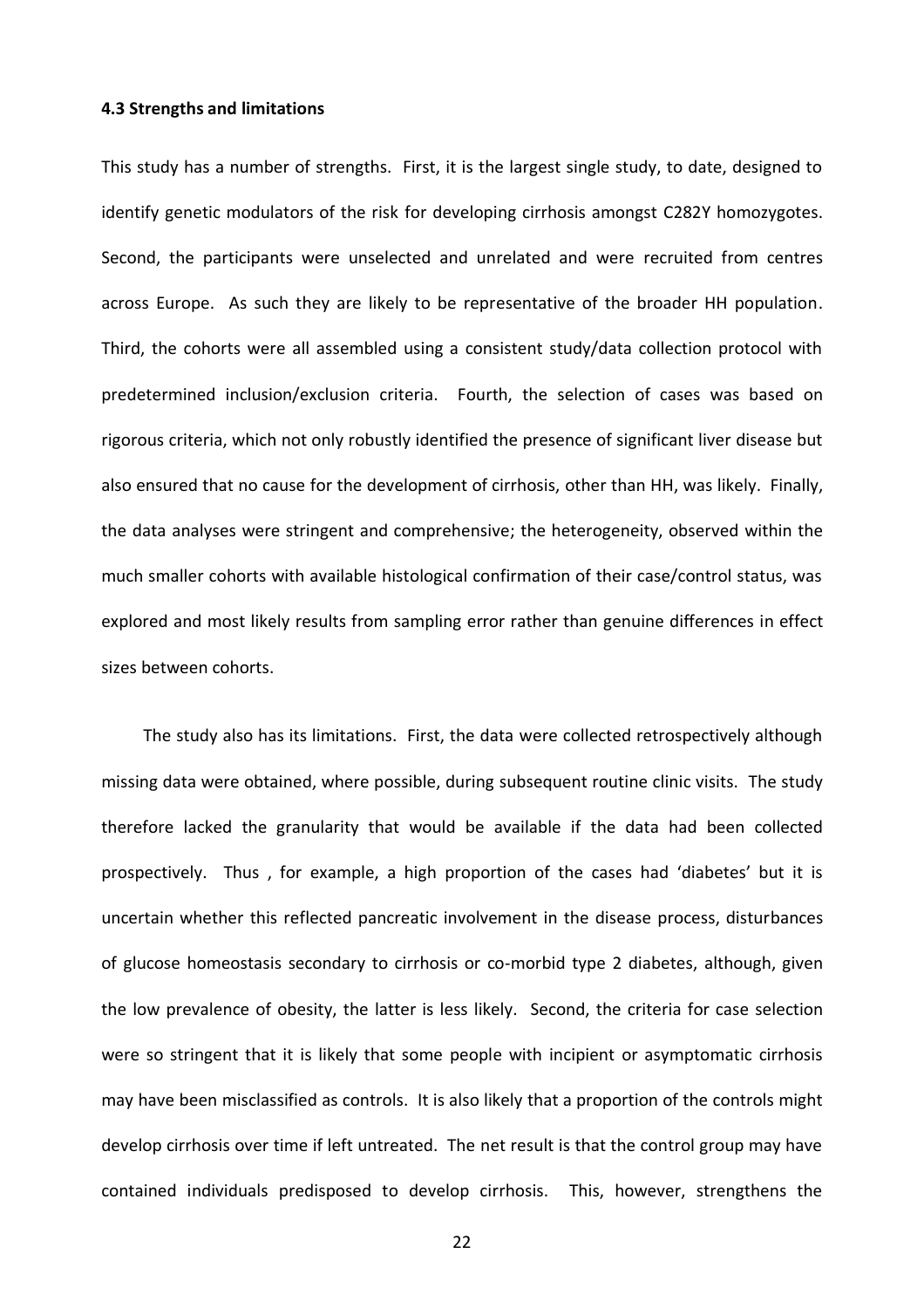findings of the identified associations ensuring that they are real and robust. Third, the study participants were European which means that the findings may not be applicable to populations of non - European ancestry. However, C282Y allele frequencies in people of non-European ancestry are likely to be very low.<sup>50</sup> Fourth, considerable inter-cohort heterogeneity was observed in the association analyses for *PNPLA3:*rs738409 which hampered the assessment of its association with cirrhosis risk in the subgroup analyses. Sensitivity analysis determined that the major source of this heterogeneity was the German cohort and its exclusion allowed for a robust assessment of disease modulation.

## **4.4 Clinical and public consequences**

The diagnosis of HH is often made at a stage when advanced or decompensated liver disease and HCC are already established. A better understanding of the genetic risk factors associated with the development of cirrhosis in C282Y homozygotes could lead to a more comprehensive approach to risk stratification. This study has provided evidence for risk associations with carriage of specific variants in three genes *viz PCSK7, PNPLA3,* and *TM6SF2*. However, it is likely that further genetic risk factors, at present unrecognised, also exist.

A GWAS of unrelated patients with HH, undertaken in 2015, involving 474 C282Y homozygotes identified an association between rs3811647 in the transferrin gene and serum transferrin and iron levels, but only indirectly with fibrosis. <sup>51</sup> However, only 72 (15%) of the 474 participants had evidence of hepatic fibrosis and so the study was under-powered to study liver phenotypes. A large well-conducted GWAS would be the best way to identify other possible genetic modulators not only associated with the susceptibility to develop cirrhosis but also other HH disease phenotypes.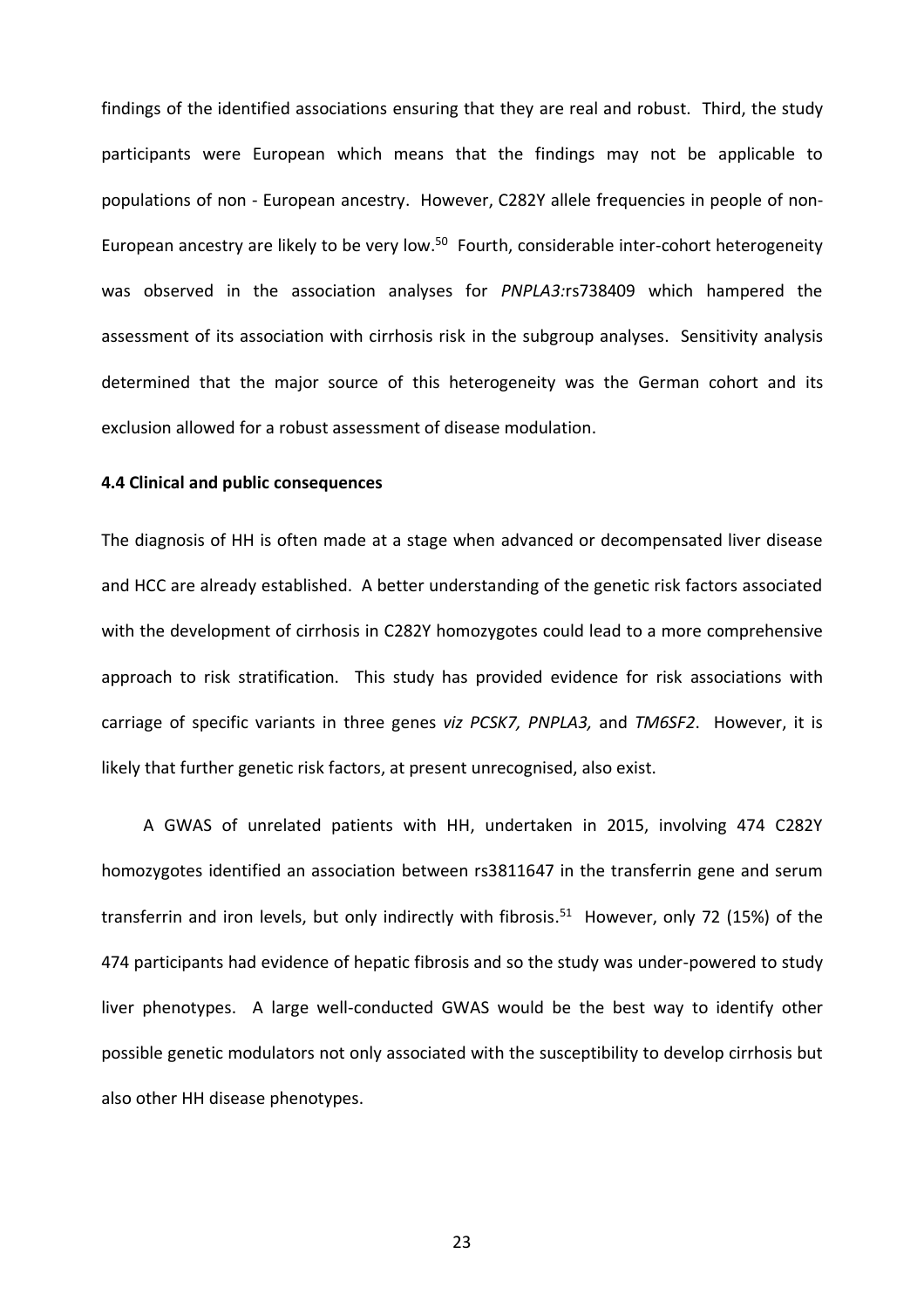More comprehensive genetic testing at the time of diagnosis would allow necessary adjustments to be made to the standard approach to treatment to accommodate any additional risks, for example, early modification of any risky lifestyle behaviours such as excess calorie and alcohol ingestion, adopting a more rigorous approach to depletion of iron stores and placing more emphasis on screening for the development of liver injury.

Further understanding of the mechanisms by which genetic variants confer the risk for developing cirrhosis could pave the way for the development of new treatments if the risk loci and their corresponding gene products were potential drug targets.

In conclusion: approximately 30% of the variance in susceptibility of C282Y homozygotes to develop cirrhosis can be explained by carriage of *PCSK7:*rs236918, *PNPLA3*:rs738409, and *TM6SF2:*rs58542926. More comprehensive genetic testing will identify individuals at particular risk and a better understanding of the modulating effects of these gene variants may lead to the development of alternative therapeutic approaches.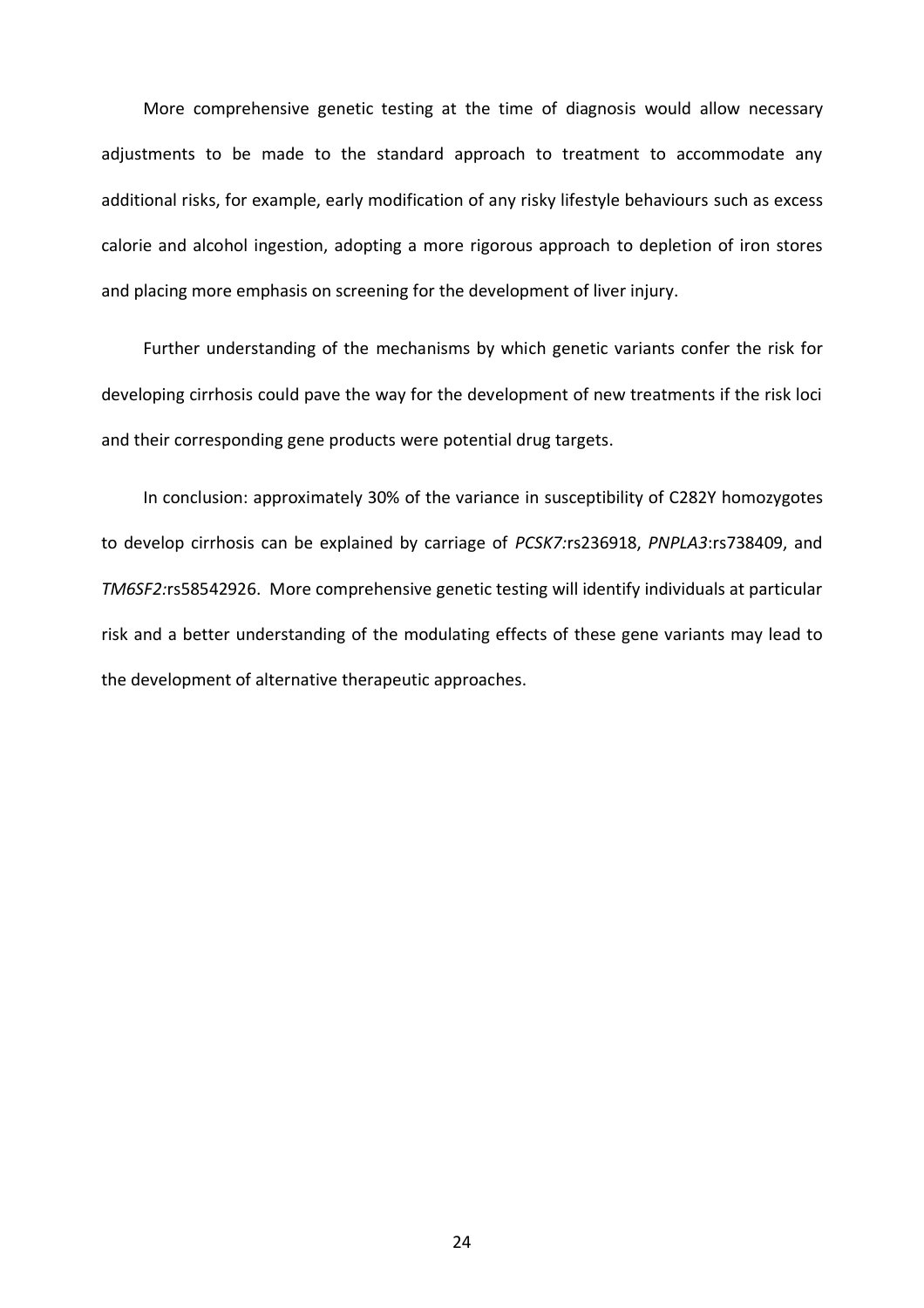#### **REFERENCES**

- 1. Powell LW, Seckington RC, Deugnier Y. Haemochromatosis. *Lancet* 2016;388:706-716.
- 2. Adams PC. Epidemiology and diagnostic testing for hemochromatosis and iron overload. *Int J Lab Hematol* 2015;37(Suppl 1):25-30.
- 3. European Association for the Study of the Liver. EASL clinical practice guidelines for HFE hemochromatosis. *J Hepatol* 2010;53:3-22.
- 4. Allen KJ, Gurrin LC, Constantine CC, Osborne NJ, Delatycki MB, Nicoll AJ, et al. Ironoverload-related disease in HFE hereditary hemochromatosis. *N Engl J Med* 2008;358:221-230.
- 5. Byrnes V, Ryan E, Barrett S, Kenny P, Mayne P, Crowe J. Genetic hemochromatosis, a Celtic disease: is it now time for population screening? *Genet Test* 2001;5:127-130.
- 6. Altes A, Ruiz A, Barceló MJ, Remacha AF, Puig T, Maya AJ, et al. Prevalence of the C282Y, H63D, and S65C mutations of the HFE gene in 1,146 newborns from a region of Northern Spain. *Genet Test* 2004;8:407-410.
- 7. Whitlock EP, Garlitz BA, Harris EL, Beil TL, Smith PR. Screening for hereditary hemochromatosis: a systematic review for the U.S. Preventive Services Task Force. *Ann Intern Med* 2006;145:209–223.
- 8. Moirand R, Jouanolle A, Brissot P, Le Gall J, David V, Deugnier Y. Phenotypic expression of *HFE* mutations: A French study of 1110 unrelated iron-overloaded patients and relatives. *Gastroenterology* 1999;2:372-377.
- 9. Beutler E, Felitti VJ, Koziol JA, Ho NJ, Gelbart T. Penetrance of 845G→A (C282Y) *HFE*  hereditary haemochromatosis mutation in the USA. *Lancet* 2002;359:211-218.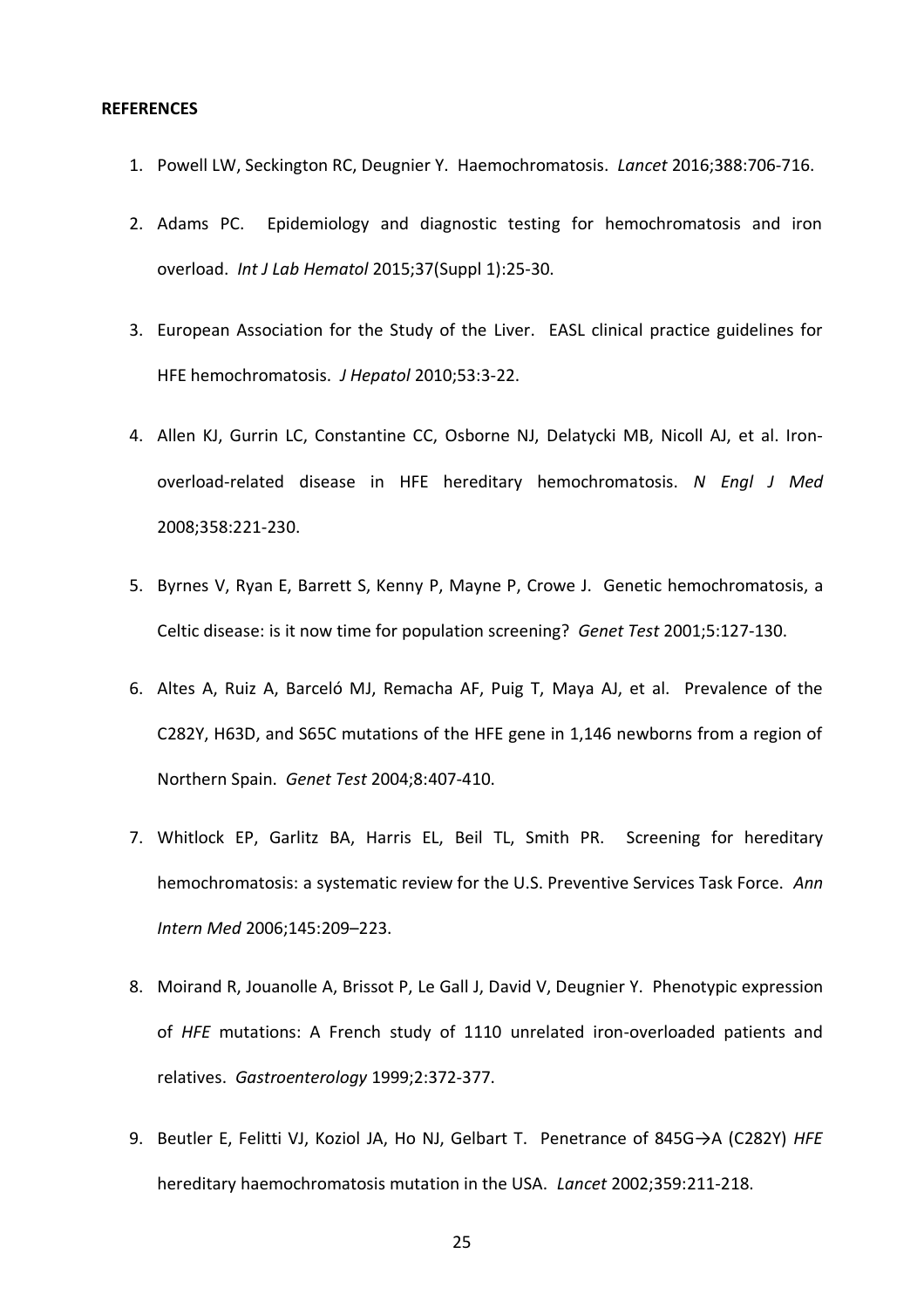- 10. Pilling LC, Tamosauskaite J, Jones G, Wood AR, Jones L, Kuo CL, et al. Common conditions associated with hereditary haemochromatosis genetic variants: cohort study in UK Biobank. *BMJ* 2019;64:k5222.
- 11. Fargion S, Mandelli C, Piperno A, Cesana B, Fracanzani AL, Fraquelli M, et al. Survival and prognostic factors in 212 Italian patients with genetic hemochromatosis. *Hepatology* 1992;15:655–659.
- 12. Fletcher LM, Dixon JL, Purdie DM, Powell LW, Crawford DHG. Excess alcohol greatly increases the prevalence of cirrhosis in hereditary hemochromatosis. *Gastroenterology*  2002;122:281-289.
- 13. Scotet V, Mérour MC, Mercier AY, Chanu B, Le Faou T, Raguénes O, et al. Hereditary hemochromatosis: effect of excessive alcohol consumption on disease expression in patients homozygous for the C282Y mutation. *Am J Epidemiol* 2003;158:129-134.
- 14. Wood MJ, Powell LW, Dixon JL, Ramm GA. Clinical cofactors and hepatic fibrosis in hereditary hemochromatosis: The role of diabetes mellitus. *Hepatology* 2012;56:904- 911.
- 15. Powell EE, Ali A, Clouston AD, Dixon JL, Lincoln DJ, Purdie DM, et al. Steatosis is a cofactor in liver injury in hemochromatosis. *Gastroenterology* 2005;129:1937–1943.
- 16. Adams LA, Angulo P, Abraham SC, Torgerson H, Brandhagen D. The effect of the metabolic syndrome, hepatic steatosis and steatohepatitis on liver fibrosis in hereditary hemochromatosis. *Liver Int* 2006;26:298–304.
- 17. Tung BY, Emond MJ, Bronner MP, Raaka SD, Cotler SJ, Kowdley KV. Hepatitis C, iron status, and disease severity: relationship with *HFE* mutations*. Gastroenterology*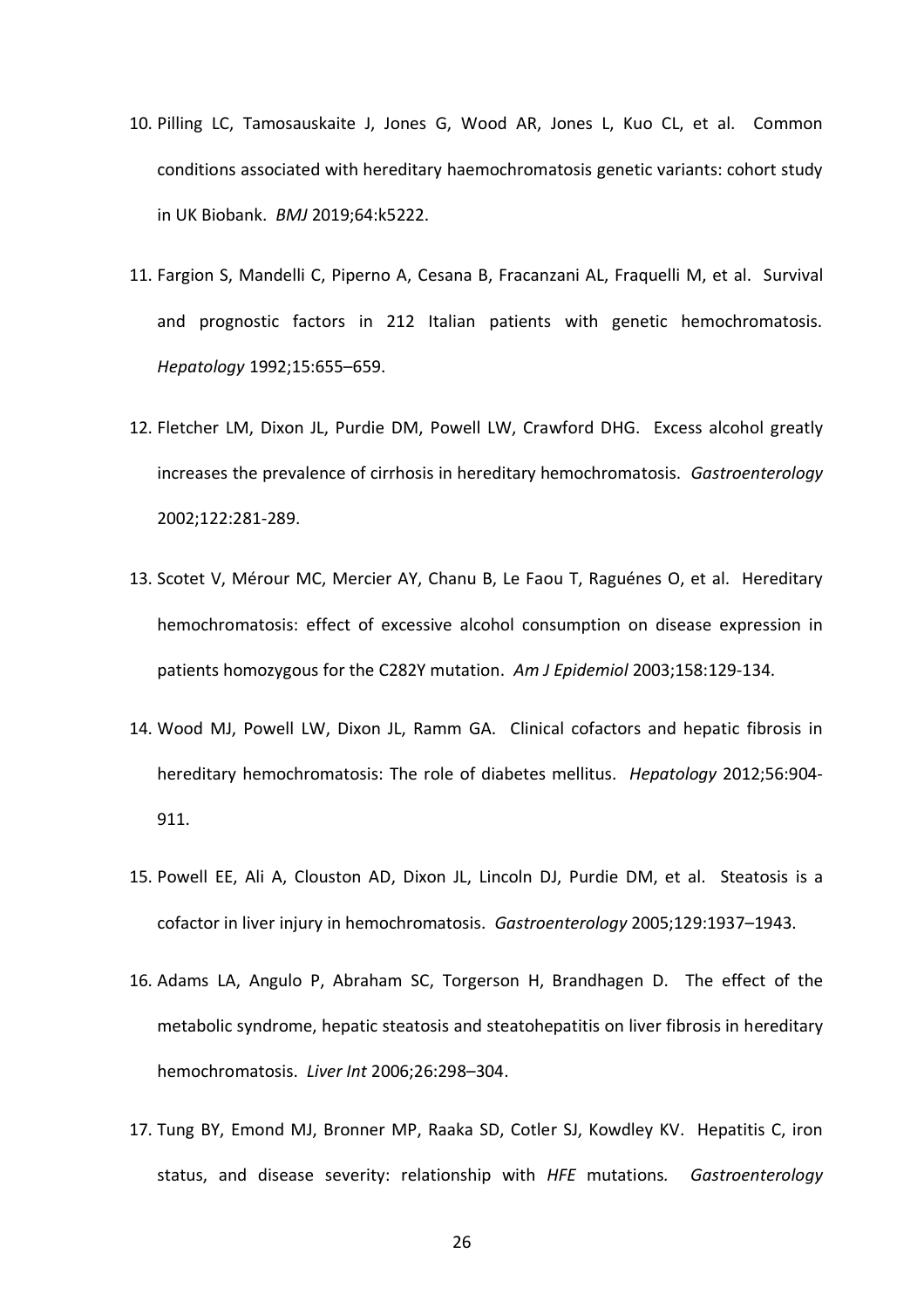2003;124:318-326.

- 18. Valenti L, Maggioni P, Piperno A, Rametta R, Pelucchi S, Mariani R et al. *Patatin-like phospholipase domain containing-3* gene I148M polymorphism, steatosis, and liver damage in hereditary hemochromatosis. *World J Gastroenterol* 2012;18:2813-2820.
- 19. Buch S, Stickel F, Trépo E Way M, Herrmann A, Nischalke HD et al. A genome-wide association study confirms *PNPLA3* and identifies *TM6SF2* and *MBOAT7* as risk loci for alcohol-related cirrhosis. *Nat Genet* 2015;47:1443-1448.
- 20. Romeo S, Kozlitina J, Xing C, Pertsemlidis A, Cox D, Pennacchio LA et al. Genetic variation in *PNPLA3* confers susceptibility to nonalcoholic fatty liver disease. *Nat Genet* 2008;40:1461-1465.
- 21. Stickel F, Buch S, Zoller H, Hultcrantz R, Gallati S, Österreicher C et al. Evaluation of genome-wide loci of iron metabolism in hereditary hemochromatosis identifies *PCSK7* as a host risk factor of liver cirrhosis. *Hum Mol Genet* 2014;23:3883-3890.
- 22. Pelucchi S, Galimberti S, Greni F, Rametta R, Mariani R, Pelloni I et al. *Proprotein convertase 7* rs236918 associated with liver fibrosis in Italian patients with *HFE*-related hemochromatosis. *J Gastroenterol Hepatol* 2016;31:1342-1348.
- 23. Kozlitina J, Smagris E, Stender S, Nordestgaard BG, Zhou HH, Tybjærg-Hansen A, et al. Exome-wide association study identifies a *TM6SF2* variant that confers susceptibility to nonalcoholic fatty liver disease. *Nat Genet* 2014; 46:352-356.
- 24. Krawczyk M, Rau M, Schattenburg JM, Bantel H, Pathil A, Demir M et al. Combined effects of the *PNPLA3*rs738409, *TM6SF2*rs58542926, and *MBOAT7*rs641738 variants on NAFLD severity: a multicenter biopsy-based study. *J Lipid Res* 2017;58:247-255.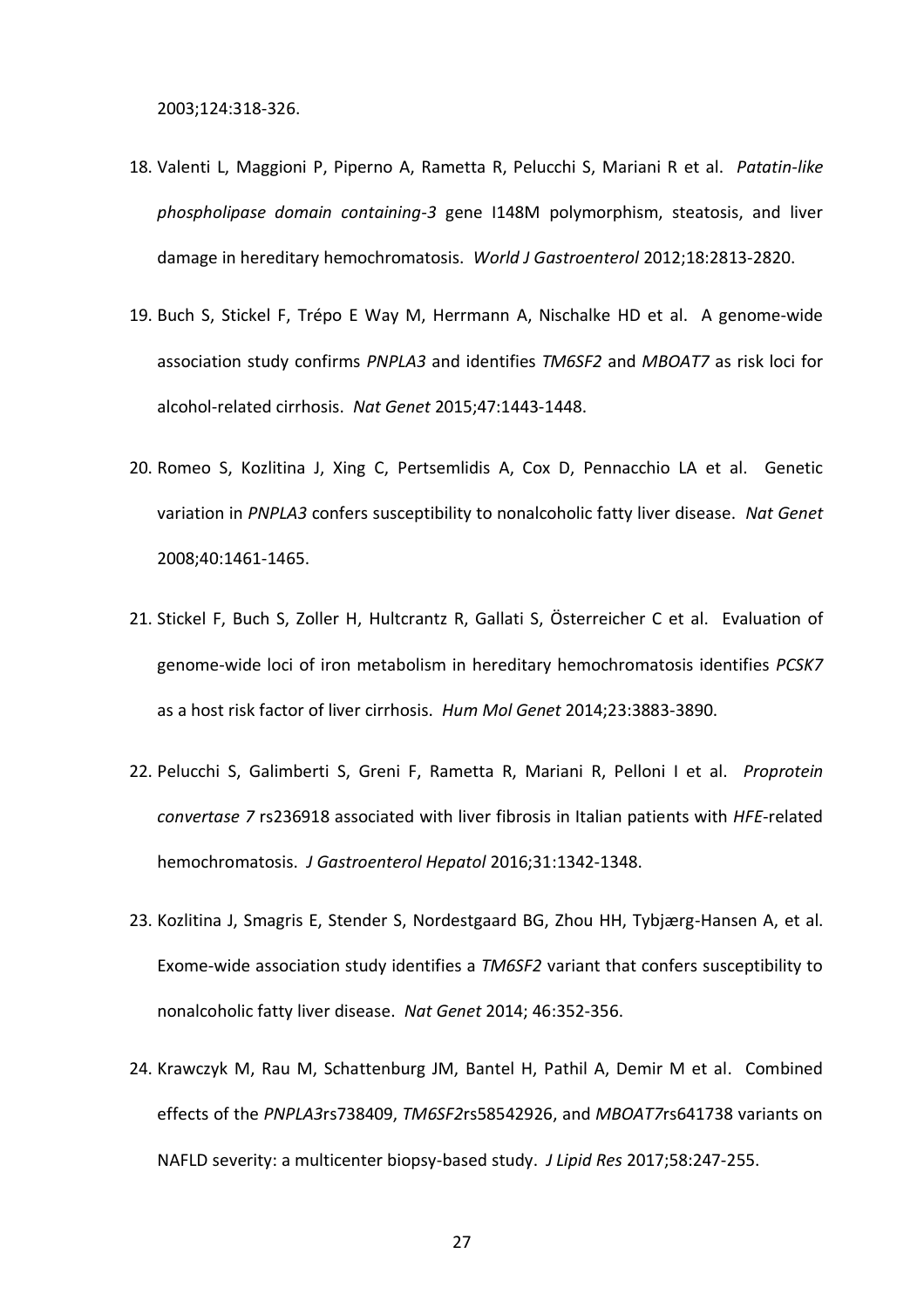- 25. Dongiovanni P, Petta S, Maglio C, Fracanzani AL, Pipitone R, Mozzi E, et al. Transmembrane 6 superfamily member 2 gene variant disentangles nonalcoholic steatohepatitis from cardiovascular disease. *Hepatology* 2015;61:506-514.
- 26. Mancina RM, Dongiovanni P, Petta S, Pingitore P, Meroni M, Rametta R, et al. The *MBOAT7-TMC4* variant rs641738 increases risk of nonalcoholic fatty liver disease in individuals of European descent. *Gastroenterology* 2016;150:1219-1230
- 27. Abul-Husn NS, Cheng X, Li AH, Xin Y, Schurmann C, Stevis P, et al. A protein-truncating *HSD17B13* variant and protection from chronic liver disease. *N Engl J Med* 2018;378:1096-1106.
- 28. Stickel F, Lutz P, Buch S, Nischalke HD, Silva I, Rausch V, et al. Genetic variation in *HSD17B13* reduces the risk of developing cirrhosis and hepatocellular carcinoma in alcohol misusers. *Hepatology* 2020;72:88-102.
- 29. The French METAVIR Cooperative Study Group. Intraobserver and interobserver variations in liver biopsy interpretation in patients with chronic hepatitis C*. Hepatology*  1994;20:15–20.
- 30. Purcell S, Neale B, Todd-Brown K, Thomas L, Ferreira MA, Bender D, et al. PLINK: a tool set for whole-genome association and population-based linkage analyses. *Am J Hum Genet* 2007;81:559-575.
- 31. Chang CC, Chow CC, Tellier LC, Vattikuti S, Purcell SM, Lee JJ. Second-generation PLINK: rising to the challenge of larger and richer datasets. *Gigascience* 2015;4:7.
- 32. Viechtbauer W. Conducting met-analyses in R with the Meafor package. *J Stat Softw* 2010;36:1-48.[\(https://www.jstatsoft.org/v36/i03/\)](https://www.jstatsoft.org/v36/i03/)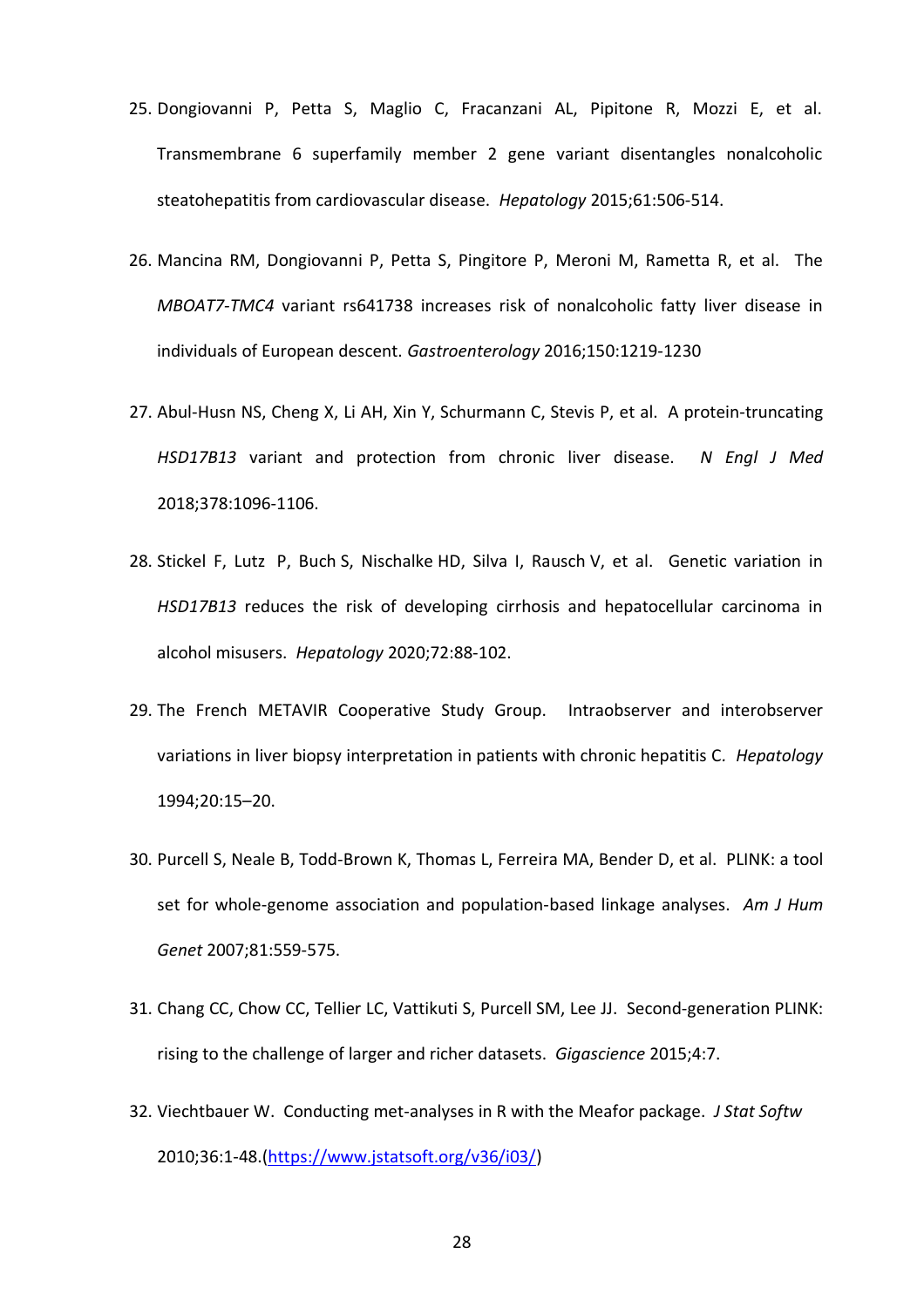- 33. Mangiafico SS 2016. Summary and Analysis of Extension Program Evaluation in R, version 1.18.1. rcompanion.org/documents/RHandbookProgramEvaluation.pdf .
- 34. Witte JS, Visscher PM, Wray NR. The contribution of genetic variants to disease depends on the ruler. *Nat Rev Genet* 2014;15:765-776.
- 35. Anderson CA, Pettersson FH, Clarke GM, Cardon LR, Morris AP, Zondervan KT. Data quality control in genetic case-control association studies. *Nat Protoc* 2010;5:1564- 1573.
- 36. 1000 Genomes Project Consortium, Auton A, Brooks LD, Durbin RM, Garrison EP, Kang HM, Korbel JO,et al. A global reference for human genetic variation. *Nature* 2015;526:68-74.
- 37. Grosse SD, Gurrin LC, Bertalli NA, Allen KJ. Clinical penetrance in hereditary hemochromatosis: estimates of the cumulative incidence of severe liver disease among *HFE* C282Y homozygotes. *Genet Med* 2018;20:383-389.
- 38. Thabet K, Asimakopoulos A, Shojaei M, Romero-Gomez M, Mangia A, Irving WL, et al. *MBOAT7* rs641738 increases risk of liver inflammation and transition to fibrosis in chronic hepatitis C. *Nat Commun* 2016;7:12757.
- 39. About L, Abel F, Cobat A. HCV‐associated liver fibrosis and *HSD17B13. N Engl J Med* 2018;379:1875‐1876.
- 40. Hollerer I, Bachmann A, Muckenthaler MU. Pathophysiological consequences and benefits of *HFE* mutations: 20 years of research. *Haematologica* 2017;102:809-817.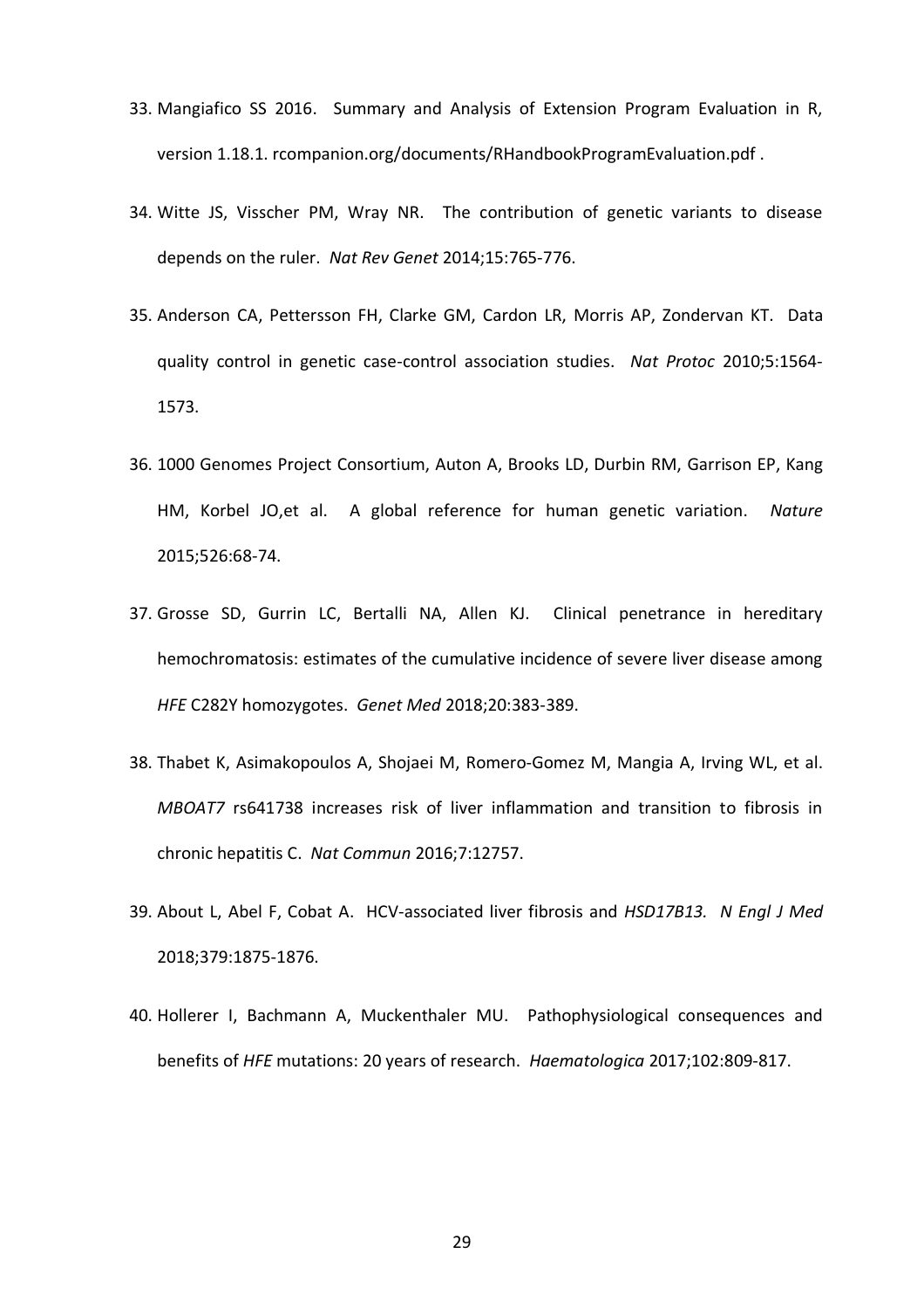- 41. Lin L, Nemeth E, Goodnough JB, Thapa DR, Gabayan V, Ganz,T. Soluble hemojuvelin is released by proproteinconvertase-mediated cleavage at a conserved polybasic RNRR site. *Blood Cells Mol Dis* 2008;40:122–131.
- 42. Schranz M, Bakry R, Creus M, Bonn G, Vogel W, Zoller H. Activation and inactivation of the iron hormone hepcidin: Biochemical characterization of prohepcidin cleavage and sequential degradation to N-terminally truncated hepcidin isoforms. *Blood Cells Mol Dis* 2009;43:169-179.
- 43. Turpeinen H, Oksanen A, Kivinen V, Kukkurainen S, Uusimäki A, Rämet M, et al. *Proprotein convertase subtilisin/kexin type 7 (PCSK7*) is essential for the zebrafish development and bioavailability of transforming growth factor β1a (TGFβ1a). *J Biol Chem* 2013;288:36610-36623.
- 44. Dongiovanni P, Meroni M, Baselli G, Mancina RM, Ruscica M, Longo M, et al. *PCSK7* gene variation bridges atherogenic dyslipidemia with hepatic inflammation in NAFLD patients. *J Lipid Res* 2019;60:1144-1153
- 45. He S, McPhaul C, Li JZ, Garuti R, Kinch L, Grishin NV, et al. A sequence variation (I148M) in PNPLA3 associated with nonalcoholic fatty liver disease disrupts triglyceride hydrolysis. *J Biol Chem* 2010;285:6706–6715.
- 46. BasuRay S, Smagris E, Cohen JC, Hobbs H. The PNPLA3 variant associated with fatty liver disease (I148M) accumulates on lipid droplets by evading ubiquitylation. *Hepatology* 2017;66:1111–1124.
- 47. Sookoian S, Castaño GO, Scian R, Mallardi P, Fernández Gianotti T, Burgueño AL, et al. Genetic variation in transmembrane 6 superfamily member 2 and the risk of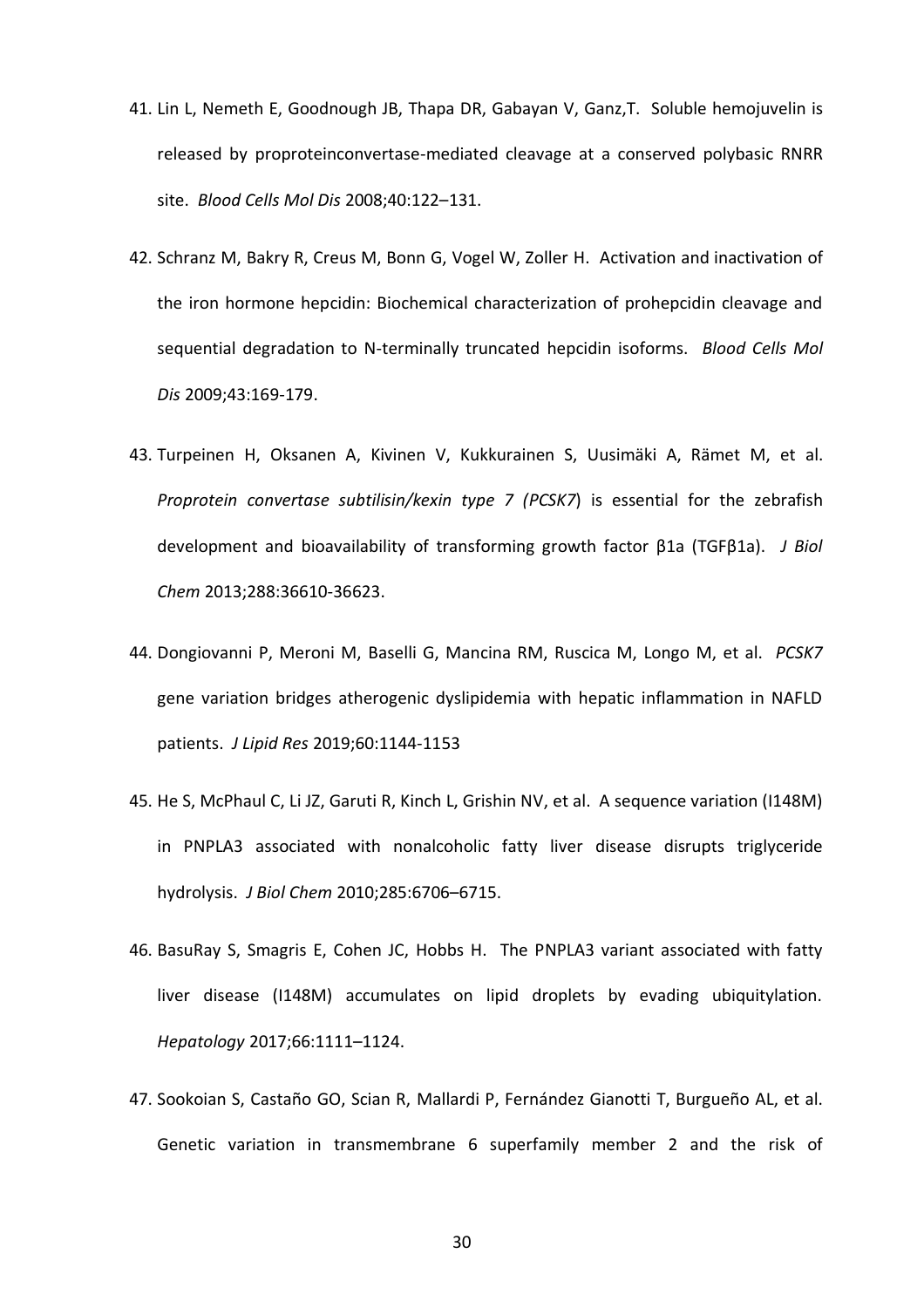nonalcoholic fatty liver disease and histological disease severity. *Hepatology*  2015;61:515–525.

- 48. Zamara E, Novo E, Marra F, Gentilini A, Romanelli RG, Caligiuri A, et al. 4- Hydroxynonenal as a selective pro-fibrogenic stimulus for activated human hepatic stellate cells. *J Hepatol* 2004;40:60–68.
- 49. Poli G, Biasi F, Leonarduzzi G. 4-Hydroxynonenal-protein adducts: A reliable biomarker of lipid oxidation in liver diseases. *Mol Aspects Med* 2008;29:67-71.
- 50. Steinberg KK, Cogswell ME, Chang JC, Caudill SP, McQuillan GM, Bowman BA, et al. Prevalence of C282Y andH63D mutations in the hemochromatosis (HFE) gene in the United States. *JAMA* 2001;285:2216-2222.
- 51. de Tayrac M, Roth MP, Jouanolle AM, Coppin H, le Gac G, Piperno A, et al. Genomewide association study identifies TF as a significant modifier gene of iron metabolism in HFE hemochromatosis**.** *J Hepatol* 2015;62:664-672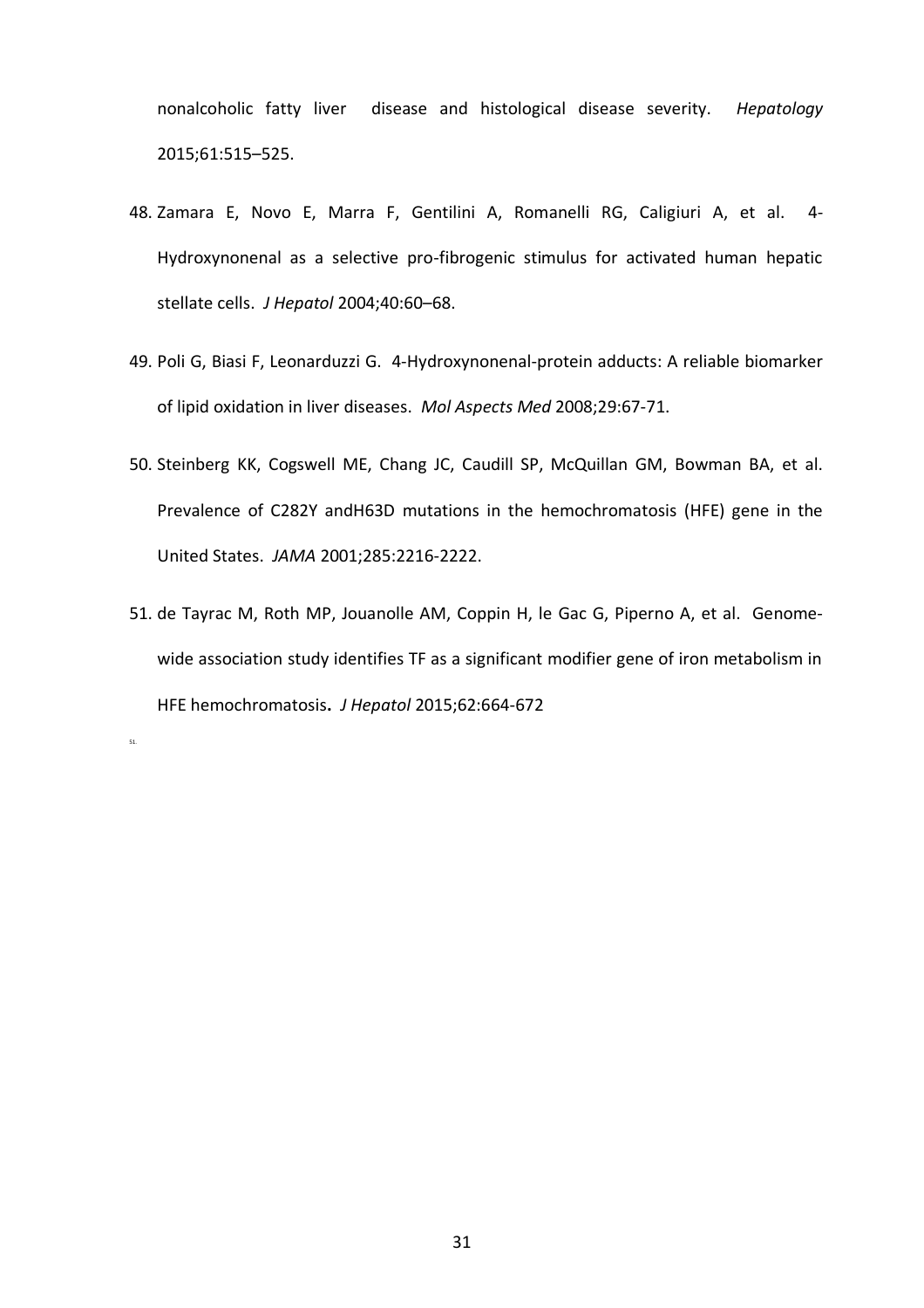| Cohort                  |                  |               |                 | Cases<br>$(n=171)$               |                         |                              |                             |              |              |                   | <b>Controls</b><br>$(n=1148)$    |                         |                              |                             |
|-------------------------|------------------|---------------|-----------------|----------------------------------|-------------------------|------------------------------|-----------------------------|--------------|--------------|-------------------|----------------------------------|-------------------------|------------------------------|-----------------------------|
| (n)                     | Total<br>(n: %)) | Men<br>(n: %) | Age<br>(yr)     | Serum<br>ferritin<br>$(\mu g/I)$ | <b>BMI</b>              | Obese <sup>+</sup><br>(n: %) | <b>Diabetes</b><br>$(n:\%)$ | Total<br>(n) | Men<br>(n:%) | Age<br>(yr)       | Serum<br>ferritin<br>$(\mu g/I)$ | <b>BMI</b>              | Obese <sup>+</sup><br>(n: %) | <b>Diabetes</b><br>$(n:\%)$ |
| Austria<br>(392)        | 56 (14%)         | 52 (93%)      | 62<br>$(52-68)$ | 2720<br>$(1525 - 4105)$          | 26.1<br>$(23.9 - 27.5)$ | 3/26                         | 1/10                        | 336          | 211 (63%)    | 49<br>$(38-60)$   | 917<br>$(534 - 1457)$            | 25.9<br>$(24.1 - 28.3)$ | 11/87                        | 8/68                        |
| <b>England</b><br>(148) | 22 (15%)         | 19 (86%)      | 55<br>$(47-65)$ | 2628<br>$(1280 - 4255)$          | $<30$                   | 0/22                         | 10/22                       | 126          | 74 (59%)     | 54<br>$(42-63)$   | 800<br>$(444-1368)$              | $30$                    | 0/126                        | 9/106                       |
| Germany<br>(163)        | 25 (15%)         | 22 (88%)      | 59<br>$(53-63)$ | 2776<br>$(2000 - 5250)$          | 27.3<br>$(25.3 - 31.9)$ | 3/10                         | 6/11                        | 138          | 90 (65%)     | 51<br>$(41-61)$   | 1096<br>$(600-2200)$             | 25.9<br>$(23.5 - 28.4)$ | 15/106                       | 8/117                       |
| Ireland<br>(372)        | 22 (6%)          | 18 (82%)      | 49<br>$(45-55)$ | 1518<br>$(1069 - 2148)$          | n/a                     | n/a                          | 5/16                        | 350          | 215 (61%)    | 47<br>$(39-55)$   | 538<br>$(317-800)$               | n/a                     | n/a                          | 10/184                      |
| <b>Italy</b><br>(174)   | 25 (14%)         | 21 (84%)      | 48<br>$(43-57)$ | 2353<br>$(1570 - 4000)$          | 24.0<br>$(22.5 - 25.0)$ | 0/6                          | 9/29                        | 149          | 88 (59%)     | 45<br>$(34-59)$   | 800<br>$(471 - 1071)$            | 25.0<br>$(22.0 - 27.0)$ | 7/58                         | 8/145                       |
| Switzerland<br>(70)     | 21 (30%)         | 19 (90%)      | 57<br>$(50-63)$ | 3313<br>$(2280 - 4940)$          | n/a                     | n/a                          | 5/21                        | 49           | 34 (69%)     | 50<br>$(41-58)$   | 1088<br>$(671 - 2114)$           | n/a                     | n/a                          | 4/49                        |
| <b>TOTAL</b><br>1319    | 171 (13%)        | 151<br>(88%)  | 56<br>$(48-64)$ | 2560<br>(1570-4000)              | 26.0<br>$(24.0 - 28.3)$ | 9%<br>$(6/70)^+$             | 25%<br>(36/145)             | 1148         | 712 (62%)*   | 48**<br>$(39-59)$ | 748**<br>$(437-1216)$            | 25.7<br>$(23.8 - 28.3)$ | 8%<br>(33/410)               | $7\%$ **<br>(47/716)        |

TABLE 1 Demographic, clinical and laboratory information on the entire study population of C282Y homozygotes, at the time of diagnosis

The study population comprised of 1319 unselected, unrelated C282Y homozygotes recruited from six countries across Europe. Of these 171 participants with histological or unequivocal surrogate evidence of cirrhosis were classified as CASES. While the remaining 1148 participants with no historical, or surrogate evidence cirrhosis were classified as CONTROLS

Data expressed as median (interquartile [IQR: Q1-Q3] range)

BMI: body mass index;  $\dagger$  based on a BMI  $\geq$ 30 but <40; n/a: not available;

Significance of the differences between cases and controls \**P* < 0.01; \*\**P* <0.0001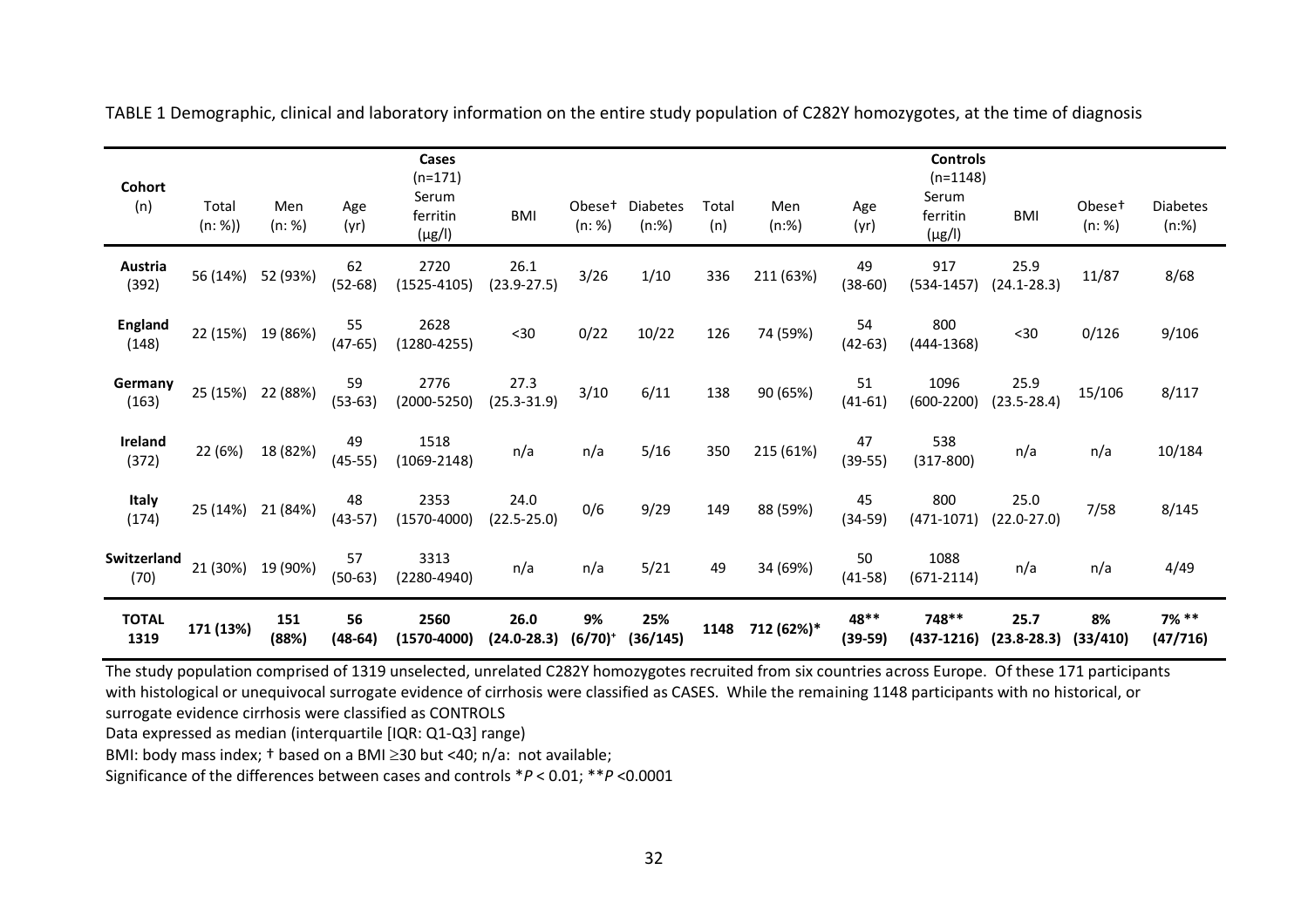|                           |             | Cases                |         | Controls               |         |                           | +Odds Ratio              |
|---------------------------|-------------|----------------------|---------|------------------------|---------|---------------------------|--------------------------|
| Gene: SNP                 | Cohort      | Genotype<br>count    | MAF (%) | Genotype<br>count      | MAF (%) | Significance<br>(p value) | (95 % CI)                |
| PCSK7<br>rs236918         | Austria     | GG/GC/CC<br>40/13/2  | 15.5    | GG/GC/CC<br>275/58/2   | 9.3     | 0.143                     | 1.60<br>$(0.85 - 3.02)$  |
|                           | England     | GG/GC/CC<br>15/7/0   | 15.9    | GG/GC/CC<br>97/28/0    | 11.2    | 0.468                     | 1.46<br>$(0.52 - 4.07)$  |
|                           | Germany     | GG/GC/CC<br>15/9/1   | 22.0    | GG/GC/CC<br>117/17/3   | 8.4     | 0.061                     | 2.22<br>$(0.97 - 5.09)$  |
|                           | Ireland     | GG/GC/CC<br>16/4/1   | 14.3    | GG/GC/CC<br>252/82/15  | 16.0    | 0.811                     | 0.90<br>$(0.39 - 2.08)$  |
|                           | Italy       | GG/GC/CC<br>17/8/0   | 16.0    | GG/GC/CC<br>125/24/0   | 8.1     | 0.324                     | 1.93<br>$(0.52 - 7.11)$  |
|                           | Switzerland | GG/GC/CC<br>15/6/0   | 14.3    | GG/GC/CC<br>41/7/1     | 9.2     | 0.503                     | 1.50<br>$(0.46 - 4.96)$  |
|                           | Austria     | CC/CG/GG<br>20/25/10 | 40.9    | CC/CG/GG<br>172/130/29 | 28.4    | 0.004                     | 1.98<br>$(1.24 - 3.14)$  |
|                           | England     | CC/CG/GG<br>8/12/2   | 36.4    | CC/CG/GG<br>69/48/8    | 25.8    | 0.110                     | 1.86<br>$(0.87 - 3.98)$  |
| PNPLA3                    | Germany     | CC/CG/GG<br>13/11/1  | 26.0    | CC/CG/GG<br>63/66/9    | 30.4    | 0.447                     | 0.75<br>$(0.35 - 1.59)$  |
| rs738409                  | Ireland     | CC/CG/GG<br>7/11/3   | 40.5    | CC/CG/GG<br>224/111/14 | 19.9    | 0.006                     | 2.67<br>$(1.38 - 5.16)$  |
|                           | Italy       | CC/CG/GG<br>10/9/6   | 42.0    | CC/CG/GG<br>60/64/24   | 37.8    | 0.842                     | 0.92<br>$(0.43 - 2.01)$  |
|                           | Switzerland | CC/CG/GG<br>8/10/2   | 35.0    | CC/CG/GG<br>26/21/2    | 25.5    | 0.444                     | 1.42<br>$(0.58 - 3.48)$  |
|                           | Austria     | CC/CT/TT<br>41/14/0  | 12.7    | CC/CT/TT<br>289/45/1   | 7.0     | 0.040                     | 2.17<br>$(1.04 - 4.55)$  |
|                           | England     | CC/CT/TT<br>18/4/0   | 9.1     | CC/CT/TT<br>101/24/0   | 9.6     | 0.871                     | 0.90<br>$(0.27 - 3.07)$  |
| TM6SF2                    | Germany     | CC/CT/TT<br>19/2/1   | 9.1     | CC/CT/TT<br>112/24/0   | 8.8     | 0.691                     | 1.27<br>$(0.39 - 4.09)$  |
| rs58542926                | Ireland     | CC/CT/TT<br>13/5/2   | 22.5    | CC/CT/TT<br>298/48/2   | 7.5     | 0.004                     | 3.31<br>$(1.47 - 7.44)$  |
|                           | Italy       | CC/CT/TT<br>22/3/0   | 6.0     | CC/CT/TT<br>134/15/0   | 5.0     | 0.228                     | 2.47<br>$(0.57 - 10.76)$ |
|                           | Switzerland | CC/CT/TT<br>17/4/0   | 9.5     | CC/CT/TT<br>40/9/0     | 9.2     | 0.906                     | 1.09<br>$(0.27 - 4.38)$  |
|                           | Austria     | CC/CT/TT<br>19/25/11 | 42.7    | CC/CT/TT<br>107/172/53 | 41.9    | 0.995                     | 1.00<br>$(0.63 - 1.58)$  |
|                           | England     | CC/CT/TT<br>9/10/3   | 36.4    | CC/CT/TT<br>42/67/16   | 39.6    | 0.690                     | 0.86<br>$(0.40 - 1.83)$  |
| <b>MBOAT7</b><br>rs641738 | Germany     | CC/CT/TT<br>10/9/5   | 39.6    | CC/CT/TT<br>47/60/31   | 44.2    | 0.910                     | 0.97<br>$(0.52 - 1.78)$  |
|                           | Ireland     | CC/CT/TT<br>6/8/7    | 52.4    | CC/CT/TT<br>136/150/63 | 39.5    | 0.097                     | 1.66<br>$(0.91 - 3.00)$  |
|                           | Italy       | CC/CT/TT<br>2/15/7   | 60.4    | CC/CT/TT<br>52/66/30   | 42.6    | 0.015                     | 2.99<br>$(1.23 - 7.25)$  |

TABLE 2 Raw genotype counts and association analyses for the five SNPs of interest and the risk for developing cirrhosis in C282Y homozygotes, adjusted for age and sex, by individual study cohort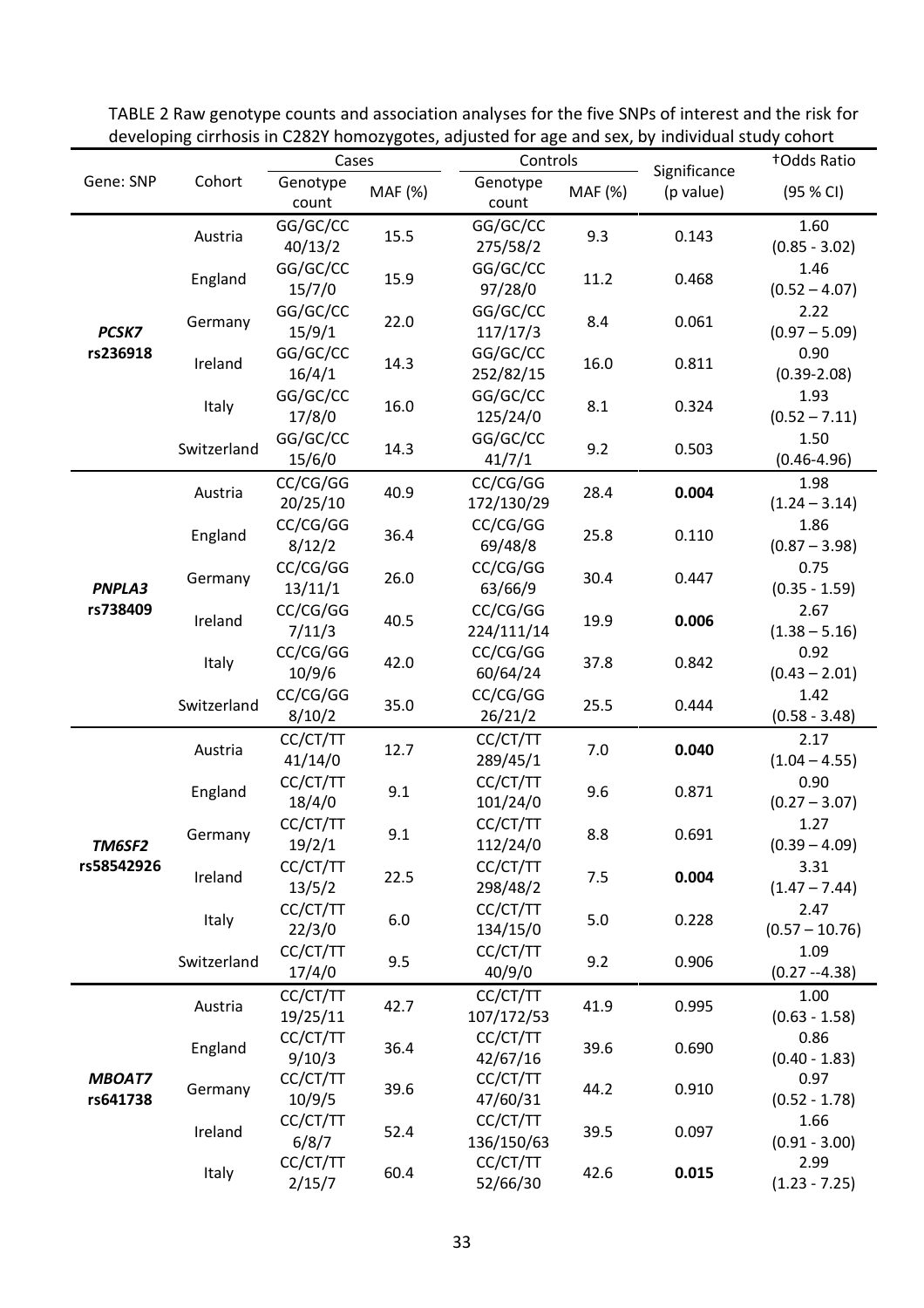|                 | Switzerland | CC/CT/TT<br>7/9/5    | 45.2 | CC/CT/TT<br>15/22/12    | 46.9 | 0.948 | 0.98<br>$(0.48 - 1.99)$ |
|-----------------|-------------|----------------------|------|-------------------------|------|-------|-------------------------|
|                 | Austria     | --/-A/AA<br>32/16/4  | 23.1 | $-/-A/AA$<br>203/104/19 | 21.8 | 0.736 | 0.92<br>$(0.55 - 1.53)$ |
|                 | England     | $-/-A/AA$<br>8/9/2   | 34.2 | $-/-A/AA$<br>59/40/7    | 25.5 | 0.375 | 1.42<br>$(0.65 - 3.11)$ |
| <b>HSD17B13</b> | Germany     | $-/-A/AA$<br>10/8/2  | 30.0 | $-/-A/AA$<br>71/53/14   | 29.3 | 0.931 | 0.97<br>$(0.46 - 2.05)$ |
| rs72613567      | Ireland     | --/-A/AA<br>11/6/2   | 26.3 | $-/-A/AA$<br>166/129/21 | 27.1 | 0.827 | 0.92<br>$(0.43 - 1.97)$ |
|                 | Italy       | $-/-A/AA$<br>14/10/1 | 24.0 | --/-A/AA<br>97/37/9     | 19.2 | 0.747 | 1.15<br>$(0.49 - 2.70)$ |
|                 | Switzerland | $-/-A/AA$<br>17/4/0  | 9.5  | $-/-A/AA$<br>25/21/3    | 27.6 | 0.024 | 0.23<br>$(0.07 - 0.82)$ |

Genotype counts for the five investigated SNPs by case/control designation in the 1319 C282Y homozygotes from six European countries --listed alphabetically.

MAF: mean allele frequency; CI: confidence interval

† Odds ratios show the increase in risk of developing cirrhosis in C282Y homozygotes associated with carriage of each copy of the minor allele

Significance values in bold indicate *P* < 0.05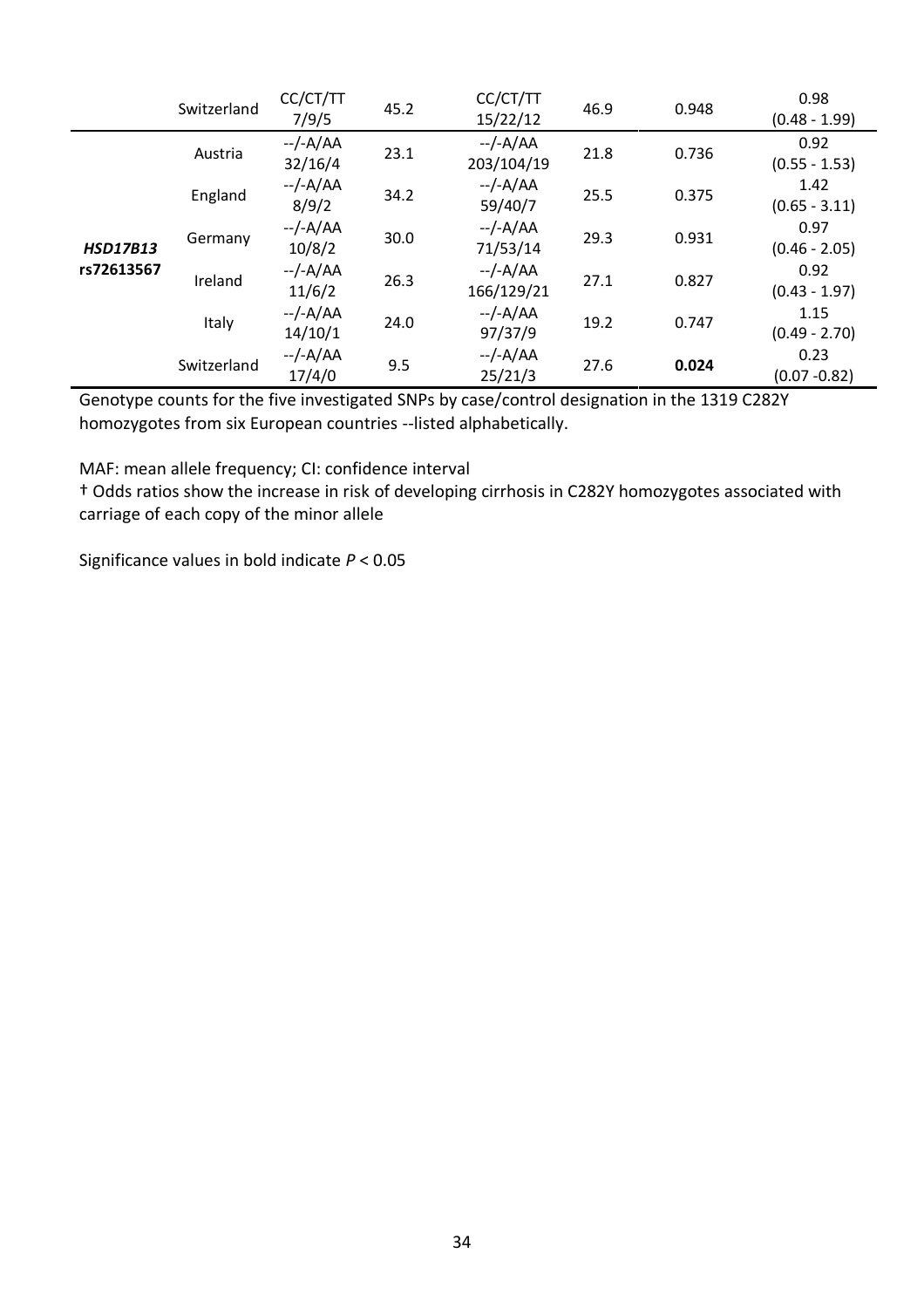TABLE 3 Population-attributable fraction\* of each variant relating to the genetic risk of developing cirrhosis in C282Y homozygotes assessed both individually, and in combination in the entire population and in those in whom the case-control status was verified histologically

| <b>Genetic variant</b>                 | <b>†Population Attributable Fraction</b><br>% [95% CI] |  |  |  |  |  |  |
|----------------------------------------|--------------------------------------------------------|--|--|--|--|--|--|
| Entire population                      |                                                        |  |  |  |  |  |  |
| PCSK7:rs236918                         | $5.6$ [0.7-11.9]                                       |  |  |  |  |  |  |
| PNPLA3:rs738409                        | 13.8 [5.6-22.9]                                        |  |  |  |  |  |  |
| TM6SF2:rs58542926                      | $6.5$ [2.0-12.7]                                       |  |  |  |  |  |  |
| PCSK7 + PNPLA3 + TM6SF2<br>(combined)  | 24.0 [8.1-40.7]                                        |  |  |  |  |  |  |
| Cohort with available liver histology^ |                                                        |  |  |  |  |  |  |
| PCSK7:rs236918                         | $7.5$ [0.3-18.3]                                       |  |  |  |  |  |  |
| PNPLA3:rs738409                        | 24.1 [3.3-46.6]                                        |  |  |  |  |  |  |
| TM6SF2:rs58542926                      | $10.1$ [1.8-22.1]                                      |  |  |  |  |  |  |
| PCSK7 + PNPLA3 + TM6SF2<br>(combined)  | 36.8 [4.5-62.6]                                        |  |  |  |  |  |  |

\*Population-attributable fraction is an estimate of the proportion of cirrhosis cases in the population of C282Y that can be attributed to the exposure to the risk variants.

†Estimated from the pooled adjusted allelic odds ratio from the random-effects meta-analyses and the risk genotype frequency of the SNP ^German cohort excluded from the risk calculation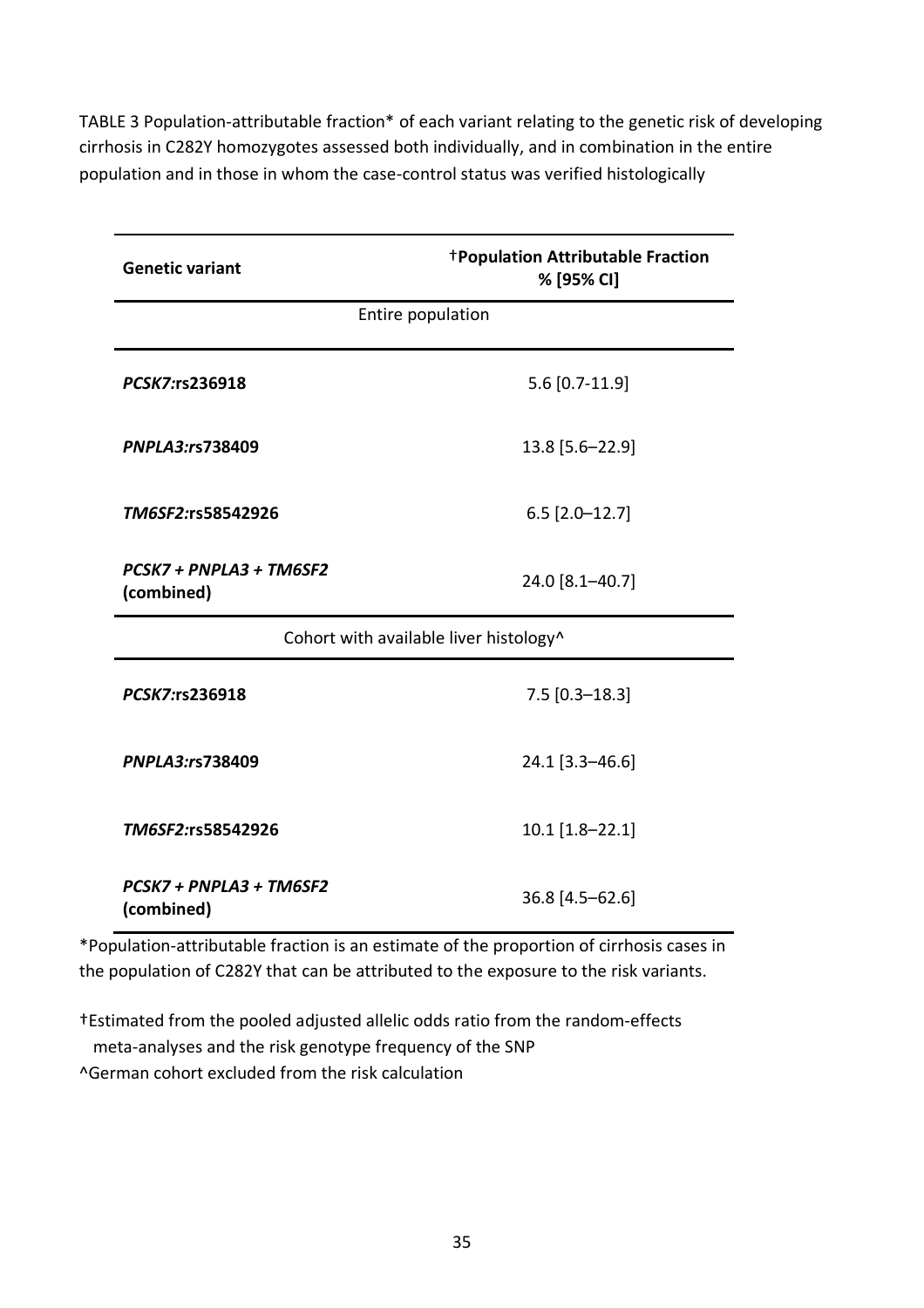#### **LEGENDS TO FIGURES**

- FIGURE 1 Proportion of C282Y homozygotes in whom case-control status was confirmed by examination of liver histology, by country cohort
- FIGURE 2 Forest plots of the fixed effects meta-analyses of the associations between the five SNPs of interest and the risk of developing cirrhosis in C282Y homozygotes, adjusted for age and sex, by country listed alphabetically

Abbreviations: OR: odds ratio; CI: confidence interval; weights %: relative cohort weight/importance; I²: between cohort heterogeneity index*; Phet*.: P value of the Cochran's Q test for heterogeneity between cohorts

Weights %: is based on the variance in scores within a cohort; it closely relates to the sample size and is reflected in the size of the squares on the plot; weights are assigned under fixed effects and random effects models;  $1<sup>2</sup>$  describes the percentage of variation across studies due to heterogeneity rather than chance. In the absence of inter-cohort heterogeneity ( $I^2 = 0$ ) the weights will be identical for both models

FIGURE 3 Forest plots of the fixed effects meta-analyses of the associations between the five SNPs of interest and the risk of developing cirrhosis in C282Y homozygotes with histological confirmation of their case-control status, adjusted for age and sex, by country listed alphabetically